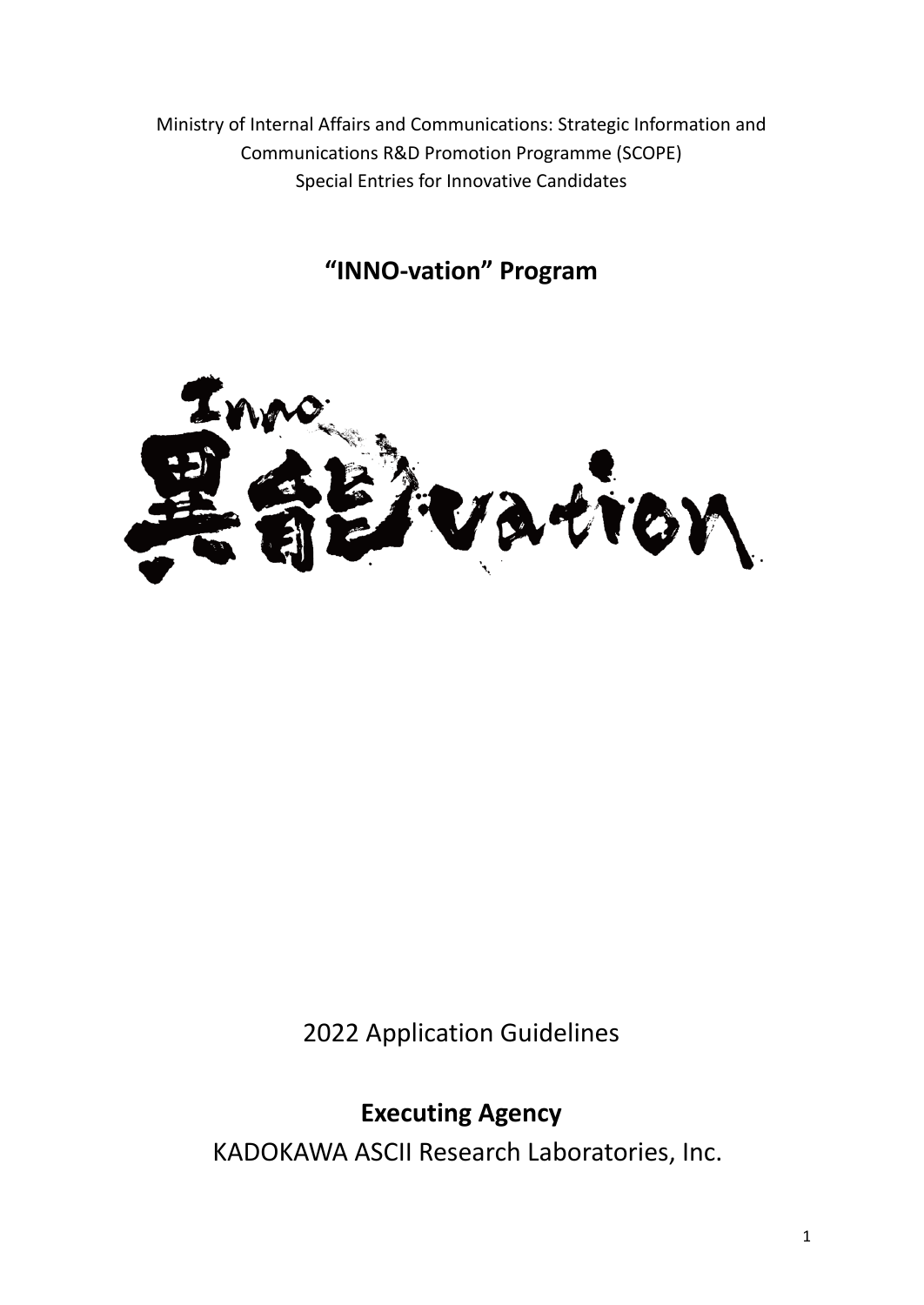# **Table of Contents**

| I | <b>INNO-vation Program</b>                                                           | 3  |
|---|--------------------------------------------------------------------------------------|----|
|   | 1 Message from the Ministry of Internal Affairs and Communications                   | 3  |
|   | 2 Open Call for Applicants                                                           | 4  |
|   | 3 Applicant Requirements                                                             | 5  |
|   | 4 Application Period                                                                 | 5  |
|   | 5 Application Process (How to apply)                                                 | 5  |
|   | 6 Intellectual Property Protection Policy, etc.                                      | 6  |
|   | 7 Contact information regarding the INNO-vation program                              | 6  |
|   | II "Disruptive Challenge" Category                                                   | 7  |
|   | 1 Call for Proposals                                                                 | 7  |
|   | 2 Applicant                                                                          | 7  |
|   | 3 Challenge Support/Funding Amount                                                   | 7  |
|   | 4 Challenge Period                                                                   | 7  |
|   | 5 Application Procedure and Contents                                                 | 8  |
|   | 6 Selection                                                                          | 8  |
|   | 7a Supervisors                                                                       | 10 |
|   | 7b Advisors                                                                          | 11 |
|   | 8 Joining the INNO-Masters After Graduation                                          | 11 |
|   | <b>III</b> "Generation Award" Category                                               | 13 |
|   | 1 Objective                                                                          | 13 |
|   | 2 Applicant                                                                          | 13 |
|   | 3 Implementation Schedule                                                            | 13 |
|   | 4 Award                                                                              | 13 |
|   | 5 Application Details                                                                | 14 |
|   | 6 Applying via Social Media                                                          | 15 |
|   | 7 Matching with our Cooperative Partners                                             | 15 |
|   | 8 Selection and Announcement of Results                                              | 15 |
|   | IV Handling of Personal Information                                                  | 16 |
|   | Purpose and use of submitted personal information.                                   | 16 |
|   | Management of personal information provided at the time of application.              | 16 |
|   | Inquiries about personal information handling; complaints/consultation desk          | 16 |
|   | V Matters of Attention (Please Read)                                                 | 17 |
|   | 1. Regarding the Handling of Contracts and Intellectual Property Rights              | 17 |
|   | Disruptive Challenge                                                                 | 17 |
|   | <b>Generation Award</b>                                                              | 18 |
|   | 2. Confidentiality                                                                   | 19 |
|   | Disruptive Challenge                                                                 | 19 |
|   | <b>Generation Award</b>                                                              | 20 |
|   | 3. Regarding the Protection of Human Rights and Compliance with Laws and Regulations | 20 |
|   | 4. Requirements for Passing Selection in Each Department                             | 20 |
|   | 5. Points to Note Regarding Selection, etc.                                          | 21 |
|   | Note on Translated Documents                                                         | 22 |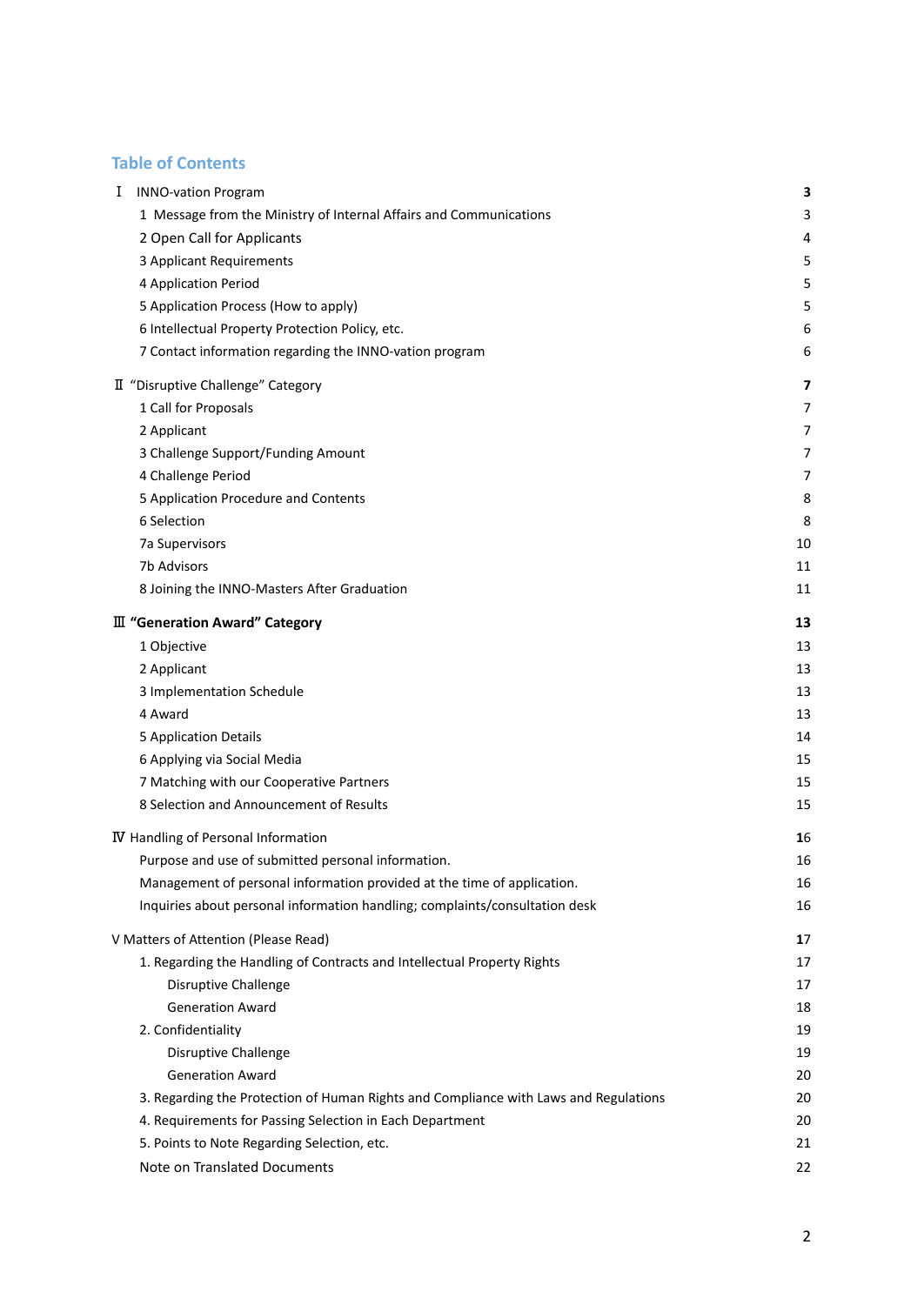# <span id="page-2-0"></span>Ⅰ INNO-vation Program

# <span id="page-2-1"></span>1 Message from the Ministry of Internal Affairs and Communications

The spectacular discoveries currently being made in Information and Communications Technology (ICT) are transforming at a breakneck pace. And yet the effects of COVID-19 are being felt across the globe, overturning our everyday lifestyles and pushing us into the new normal. This new normal has in turn promoted diversification and that every person in the world has the potential to awaken an industrial or social revolution. Now is precisely the time to think about the next big stride into the future. Calling conventional knowledge into question, breaking through existing barriers, and bringing about change to the industrial structure is essential. The realization of that change is *Disruptive Innovation*.

In order for disruptive innovation to develop and grow, we require a bedrock on top of which the seeds of inspiration, seen as "unusual" by customary standards, can naturally grow, an environment that accommodates challenges without fear of failure and an acceptance of diversity and the value it brings. This does not mean just pushing Japan's accomplishments into the world, but rather aiming for global development from the onset.

As globally recognized, there is a need to establish an environment in which candidates can feel free to challenge themselves in creating something out of nothing. Their ability to break beyond what AI can achieve and create a new 1 from a state of 0 will open up the future, rather than relying on pre-existing solutions.

In 2014, the Ministry of Internal Affairs and Communications (hereinafter referred to as "MIC") established the "INNO-vation" Program to brew a new challenging atmosphere and provide support towards candidates (referred to as "strange or unusual") that could bravely move forward with their wildly peculiar and ambitious ideas to resolve the technological issues facing us today.

As we all endeavor to adjust to this new normal, we are eagerly anticipating applications from new challengers. The MIC will also continue working to find the perfect structure to support world-class changes and fast-moving revolutions in the field of ICT. Together, not only can we challenge ourselves towards something new but also towards creating a better tomorrow for our world.

\*ICT stands for Information and Communication Technology, as defined and used accordingly in Japanese terminology.

\*This program was launched in 2014 on the basis of the recommendations of a report from the Information and Communication Council entitled "The Desired Course of ICT Policies towards Innovation Creation" (interim report: 5 July 2013, final report: 27 June 2013). In the ensuing years, the program has been positioned as a key national strategy. In FY2021, the Basic Policies for Economic and Fiscal Management and Reform, Action Plan of the Growth Strategy, and Priority Policy Program for the Realization of a Digital Society included the program as a priority policy (all approved by cabinet decision on June 18th, 2021).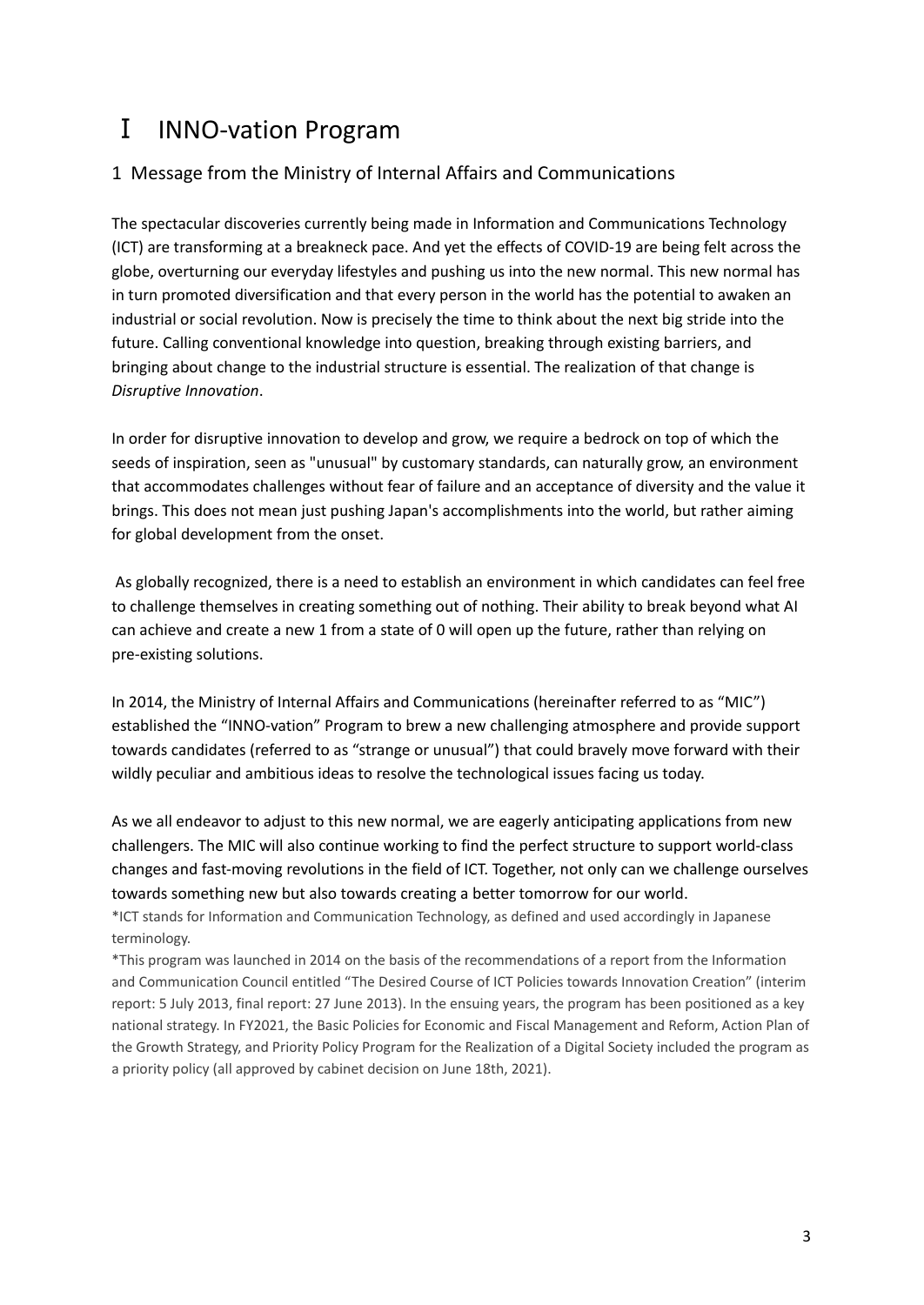### <span id="page-3-0"></span>2 Open Call for Applicants

# **Disruptive Challenge The Generation Award**

**A call for ambitious technological challenges that create a "seed of disruptive innovation" in the Information and Communications Technology (ICT) field. As society and industry approach the new normal, a turning point in civilization under the turbulent veil of the COVID-19 pandemic, and in response to the immense change brought about by it, we call upon those who boldly take on new challenges without the fear of failure.**

Challenge Period: Maximum of 1 year. There is a possibility of early advancement.

Funding Amount: Maximum of up to ¥3,000,000.

Upon completion of the challenge, those who are certified as "INNO-β" will receive support for global deployment.

**Support for your Disruptive Proposal Awards from our Cooperative Partners**

**In the ICT field, we award: - Small but interesting ideas that nobody has conceived before - Cutting edge technologies, even without knowing the best way to utilize them - Discoveries you wish to make reality**

### **and more!**

The emergence of people and companies, who can use your small, everyday ideas or your peculiar technology in unexpected ways, may be the first step in changing the world. ・From our cooperative partners, there will be Category Award Supplementary Prizes (200,000 yen) and Special Corporate Awards (not set) provided

・Those proposals nominated for the awards (223 from last year) will be given the opportunity to implement their ideas in cooperation with these partnering companies

**See page 7** for further details See page 13 for further details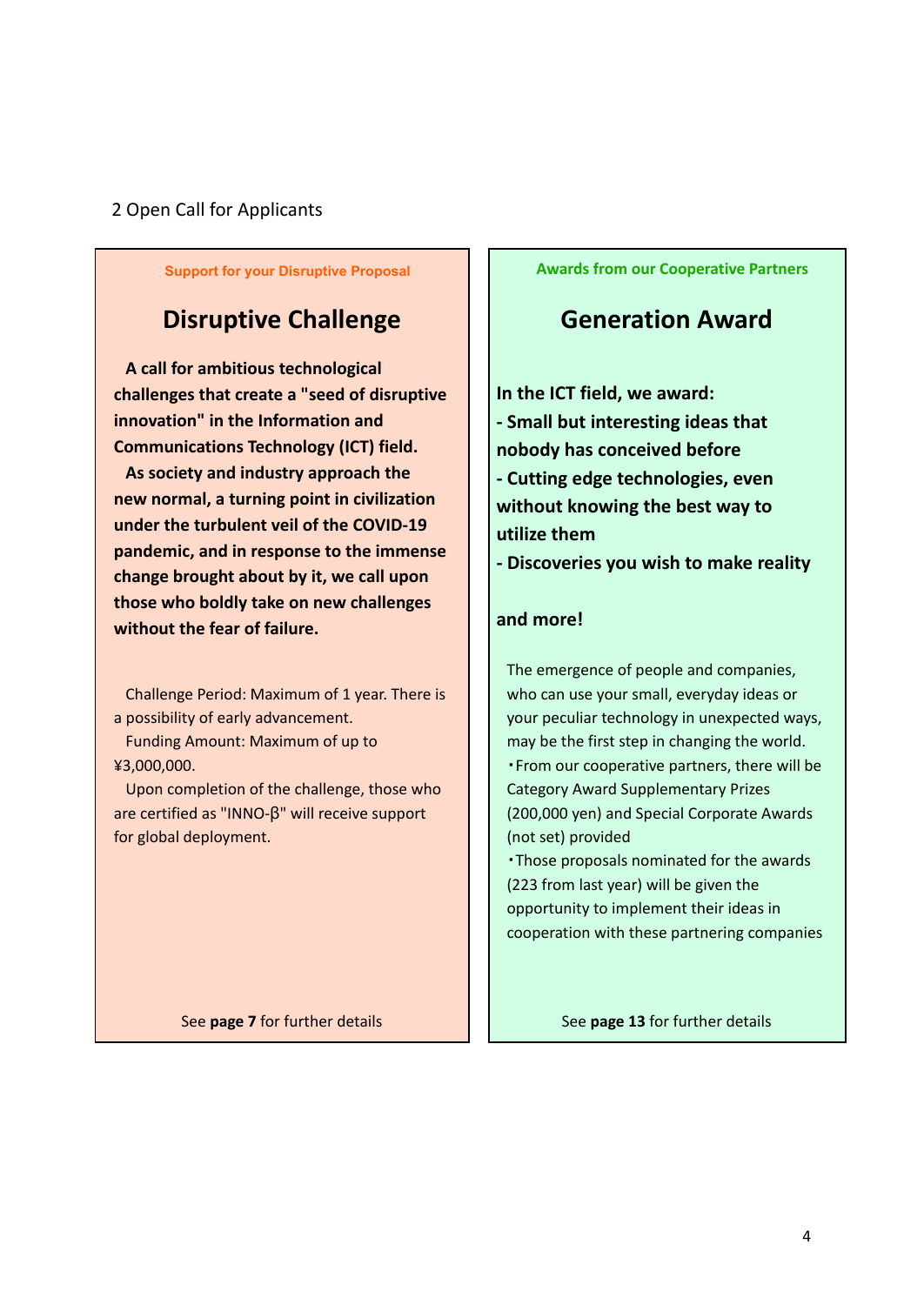#### *Figure 1*: Flow of Challenges



· Proposal Title

· Proposal Summary (1,200 characters if written, video, products, etc.)

# **Generation Award**

### <span id="page-4-0"></span>3 Applicant Requirements

・All ages. Those on Earth with a contact address (citizenship or residency will not be taken into account).

・In the case of self-application: Individuals or groups

・In the case of third party recommendations\*: A person or group who you know personally and wish to nominate on their behalf

\*For privacy reasons, the third party's identity will not be revealed to those who have been nominated by said third party

\*It is possible to simultaneously apply to both the Disruptive Challenge and the Generation Award.

### <span id="page-4-1"></span>4 Application Period

From **12:00 PM JST (03:00 AM GMT) Monday, June 20th, 2022** to **6:00 PM JST (9:00 AM GMT) Monday, August 22nd, 2022.**

<span id="page-4-2"></span>5 Application Process (How to apply)

Please apply via the application form on the official website. For further information, please refer to the respective sections of each challenge: <https://www.inno.go.jp/en>

\*Please enter your information into the form as stated in the application's procedure.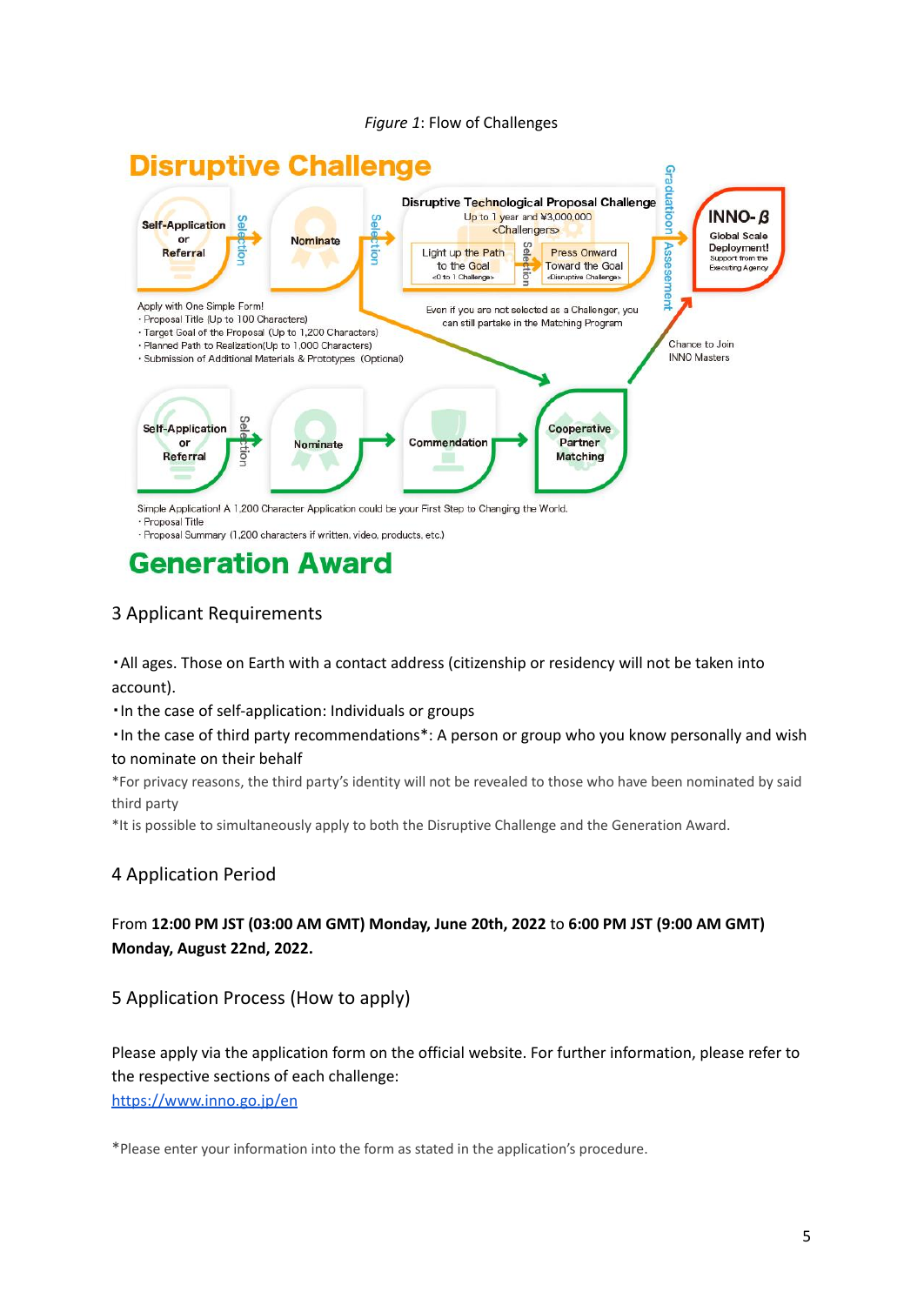\*Additional materials and/or prototypes will be accepted via submission through the application form on the official website and/or mail to the executing agency. Please note, additional materials will not be accepted through in-person delivery to the executing agency.

\*For items sent via post, those with a postmark prior to the submission deadline date will be accepted. Please note, as a general rule, submitted documents will not be returned.

\*It is also possible to apply through social media (Facebook, Twitter, Instagram, etc.) in the

Generation Award.

| You must read and understand the application requirements of the category |
|---------------------------------------------------------------------------|
| you intend to apply for before submitting your application.               |

| <b>Disruptive Challenge</b> | $\rightarrow$ P.7 $\sim$ 12  |
|-----------------------------|------------------------------|
| <b>Generation Award</b>     | $\rightarrow$ P.13 $\sim$ 15 |

<span id="page-5-0"></span>6 Intellectual Property Protection Policy, etc.

The Disruptive Challenge and the Generation Award each have different policies regarding intellectual property protection. Please be sure to confirm any details about each respective challenge on page 16 before continuing with the application.

<span id="page-5-1"></span>7 Contact information regarding the INNO-vation program

INNO-vation Program Executing Agency Kadokawa ASCII Research Laboratories, Inc., INNO-vation Executing Agency Telephone: (Japan) +81(0)3-5840-7629 Business hours: Monday to Friday (excluding weekends and holidays) 10:00 - 18:00 \*Inquiries are also available on weekends and holidays during the final week of the application period. Email Address: info[at]inno.go.jp (please change [at] to @) Please also refer to the FAQ page on the INNO-vation official website INNO-vation official homepage: <https://inno.go.jp/en>

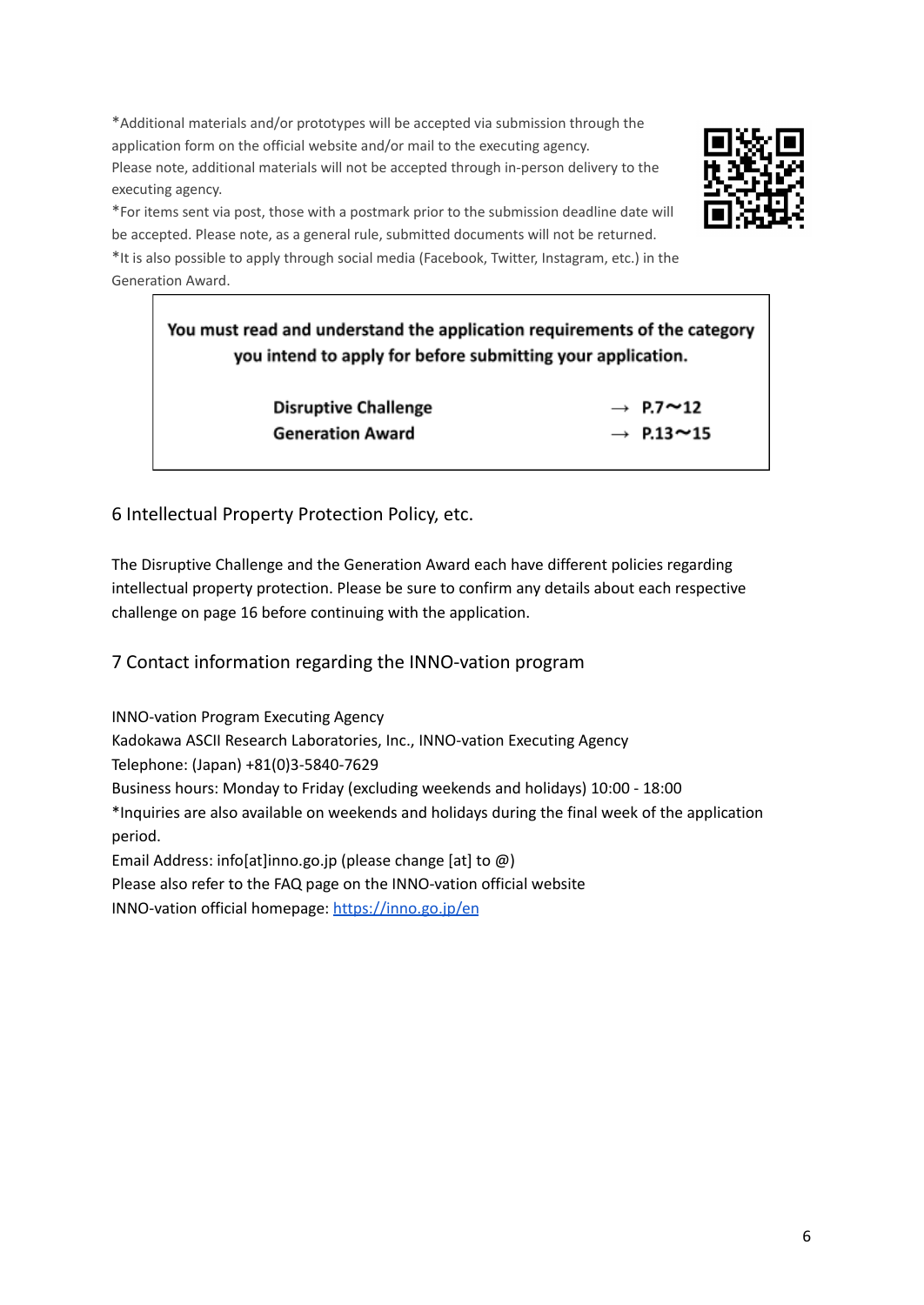# <span id="page-6-0"></span>Ⅱ "Disruptive Challenge" Category

# <span id="page-6-1"></span>1 Call for Proposals

In the globally unpredictable field of ICT (Information and Communications Technology), where new ideas and technologies are born every day, there is great potential for disruptive creation on a global scale. We aim to support the further development of these technologies by looking for proposals that can boldly take on these challenges and tackle issues with the potential of changing society and global industries without the fear of failure.

Please carefully read and confirm "V Matters of Attention" in full before proceeding with the application.

### <span id="page-6-2"></span>2 Applicant

- Those who can propose a path and a vision towards their goal as well as being unafraid of making mistakes in their attempt.
- All ages. Those on Earth with a contact address (citizenship or residency will not be taken into account).
- In the case of self-application: Individuals or groups.
- In the case of referrals: Individuals or groups in your vicinity.

\*In addition, coordinate alongside the executing agency and follow decided activities.

\*In the event you are selected, your name (or nickname), residing location, and proposal name will be announced on the official website.

\*You must abide by Japanese law. Those without Japanese residency or citizenship will not be bound by the Industrial Technology Enhancement Act Article 17 (the Japanese equivalent of the Bayh-Dole Act).

# <span id="page-6-3"></span>3 Challenge Support/Funding Amount

### **Maximum ¥3,000,000.**

\* The executing agency will handle any cumbersome paperwork for the administration and will create an environment in which, as much as possible, successful participants will be able to concentrate fully on the technical challenges. As such, no funding will be paid in cash.

\*Those who wish to pay for personnel salaries must adhere to the accounting process principles set forth by the Ministry of Internal Affairs and Communications of Japan. Personnel salary budgets for those who fall within these principles shall be calculated on the basis of the recipient's previous year of income.

\* Depending on the selection, the maximum support/funding amount may be ¥1,000,000. Please see section II-6: Selection Process for details.

# <span id="page-6-4"></span>4 Challenge Period

A made-to-order system for each challenger, up to a maximum of one year. You may take a graduation assessment at any point during the initial 12-month period. Upon graduating and becoming an INNO-β you will receive a variety of support, including but not limited to global expansion/development for your challenge.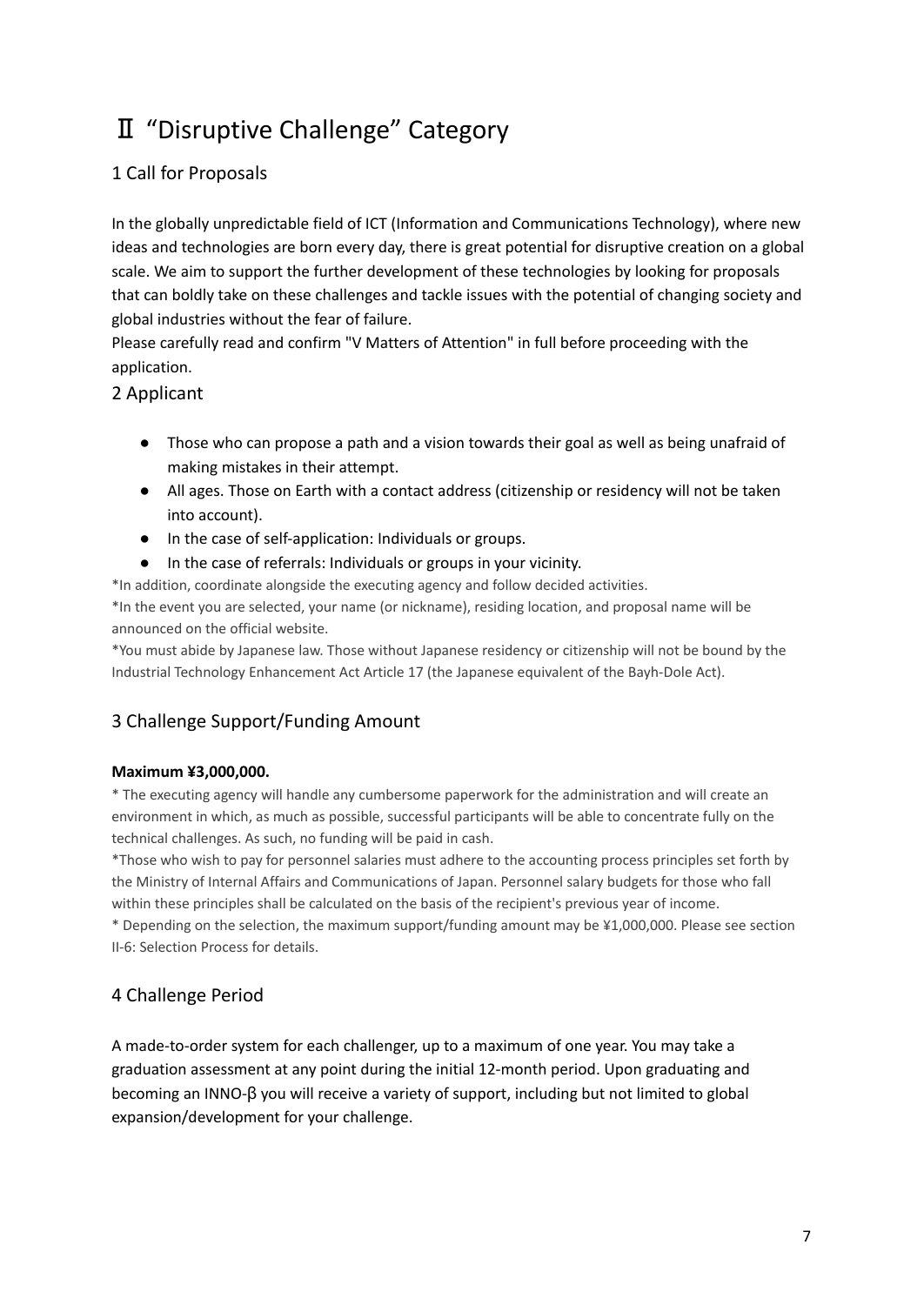### <span id="page-7-0"></span>5 Application Procedure and Contents

To apply, please use the form accessible from the official website and enter the following items.

Official website: <https://www.inno.go.jp/en/>

Please ensure that you provide all the following information:

・Name of the technological proposal (up to 100 characters)

・The target goal of the proposal (up to 1200 characters)

・Path to realization and implementation (up to 2,000 characters)

・Additional materials and prototypes may also be submitted (optional)

\*Supplementary documentation, prototypes, and other supporting documents can be submitted as part of the application either by attaching such material to the online application form or by mail to the executing agency of the program. Please note, additional materials will not be accepted through in-person delivery to the executing agency.

\* Items delivered by post will be accepted provided they have been postmarked prior to the deadline or are marked as having been received by the courier prior to the deadline. Please note, as a general rule, submitted documents will not be returned.

### <span id="page-7-1"></span>6 Selection

・Following the confirmation of the format by the executing agency, the screening shall be implemented by our INNO-vation Program Cooperative Partners.

・Evaluations will be based solely on the contents of the proposal (gender, age, background, and other accomplishments will not be considered).

\*In the past, there have been applications ranging from 5 to 86 years old.

・Evaluations are absolute, and there is no predetermined number of adoptions.

・Proposals that awaken global-scale disruptive innovations are not created based on existing value or with evaluations in mind, but rather they are based on the intuition of those who know about what it takes to be an "unusual person" with ideas that will shake up society: our supervisors.

• The process from application to graduation (becoming an INNO- $\beta$ ) is displayed in Figure 2. There are limits to the time period and costs (maximum of one year and ¥3,000,000, respectively), but **as this is a made-to-order system, you are free to set your own time period and costs within those**

# **limitations. The executing agency will support you.**

・The challenge is laid out as a 2-step process.

### - **0 to 1 Challenge**:

The 0 to 1 Challenge is an opportunity to put your ideas to the test and experiment to your heart's content without fear of failure in order to light up the path toward your Ambitious Technical Goal. Freely set your own time period and budget (up to 4 months and ¥1,000,000, respectively) and set your sights toward the Disruptive Challenge. Through appropriate self-assessment and a sound level of judgment, you may submit a request once per month to the executing agency for an advancement screening to the Disruptive Challenge. You may take the advancement screening up to two times. Upon passing the selection, you may advance to the Disruptive Challenge.

#### - **Disruptive Challenge**:

Press onward toward your "Ambitious Technical Goal". The 0 to 1 Challenge's time period and support budget are deducted from the overall time and budget limit of one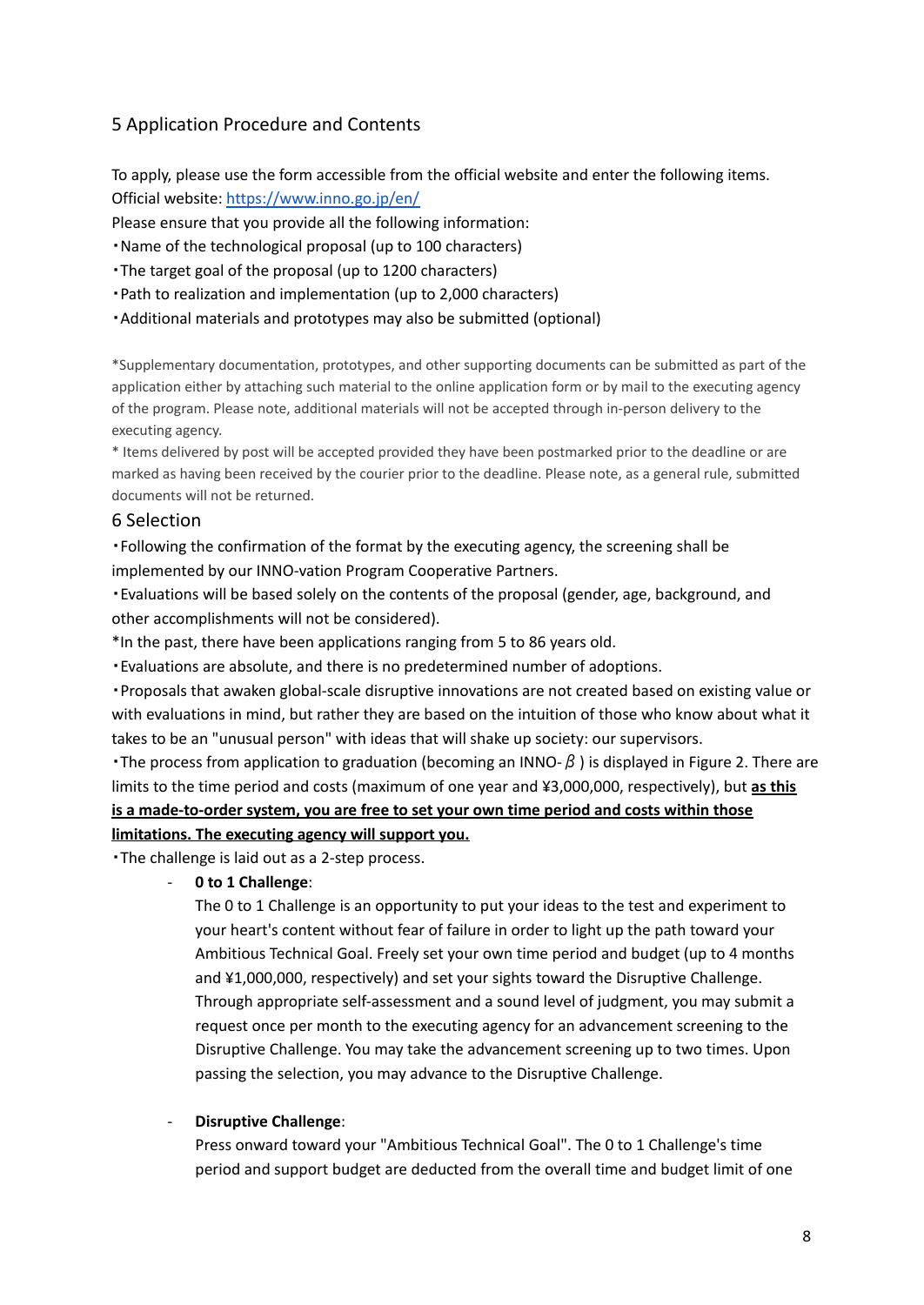year and ¥3,000,000, respectively. (For example, the earlier the 0 to 1 Challenge is completed, the longer the time period for the Disruptive Challenge becomes.) You will be able to take a graduation examination.

Completing a proposal does not guarantee selection to be a Challenger. Those who are not selected to be a Challenger by the selection process will have matching opportunities with our Cooperative Partners. Please see section III-7: Matching with Our Cooperative Partners for details.



*Figure 2*: Process from Application to Graduation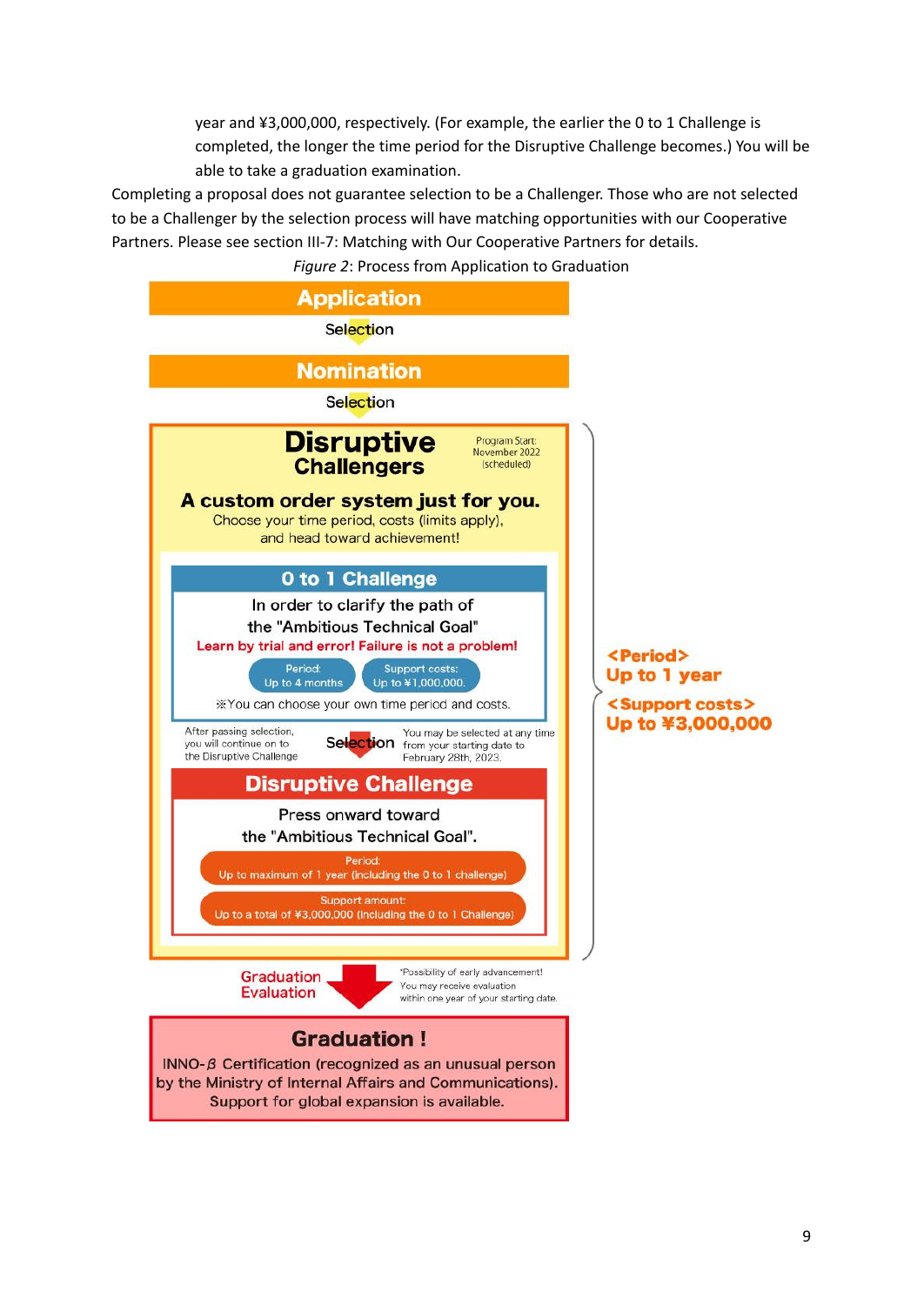# <span id="page-9-0"></span>7a Supervisors

| Satoshi Ikuta<br>President & CEO<br>Nagi Spirits Company                                                                                                                        | <b>Gaku Ueda</b><br>CEO, MODE Inc.,                                                                                        | Erika Ogawa<br>Former Representative,<br><b>Guinness World Records</b><br>Japan                          |
|---------------------------------------------------------------------------------------------------------------------------------------------------------------------------------|----------------------------------------------------------------------------------------------------------------------------|----------------------------------------------------------------------------------------------------------|
| <b>Tetsuya Kawanishi</b><br>Professor, School of<br><b>Fundamental Science and</b><br>Engineering,<br>Department of Electronic and<br>Physical Systems,<br>University of Waseda | <b>Youichi Sato</b><br>General Manager,<br>TikTok Japan                                                                    | Katsuya Takasu<br>Chairman, Medical Corporation<br>Fukushi Kai, Takasu Hospital,<br><b>Takasu Clinic</b> |
| Tomotaka Takahashi<br>CEO, Robo Garage Co. Ltd.                                                                                                                                 | Hiroshi Harada<br>Professor, Department of<br><b>Communication and Computer</b><br>Engineering, the University of<br>Kyoto | <b>Tomoe Makino</b><br>Activision Blizzard Japan,<br><b>Managing Director</b>                            |
| <b>Yukihiro Matsumoto</b><br>Chairman, Ruby Association                                                                                                                         |                                                                                                                            |                                                                                                          |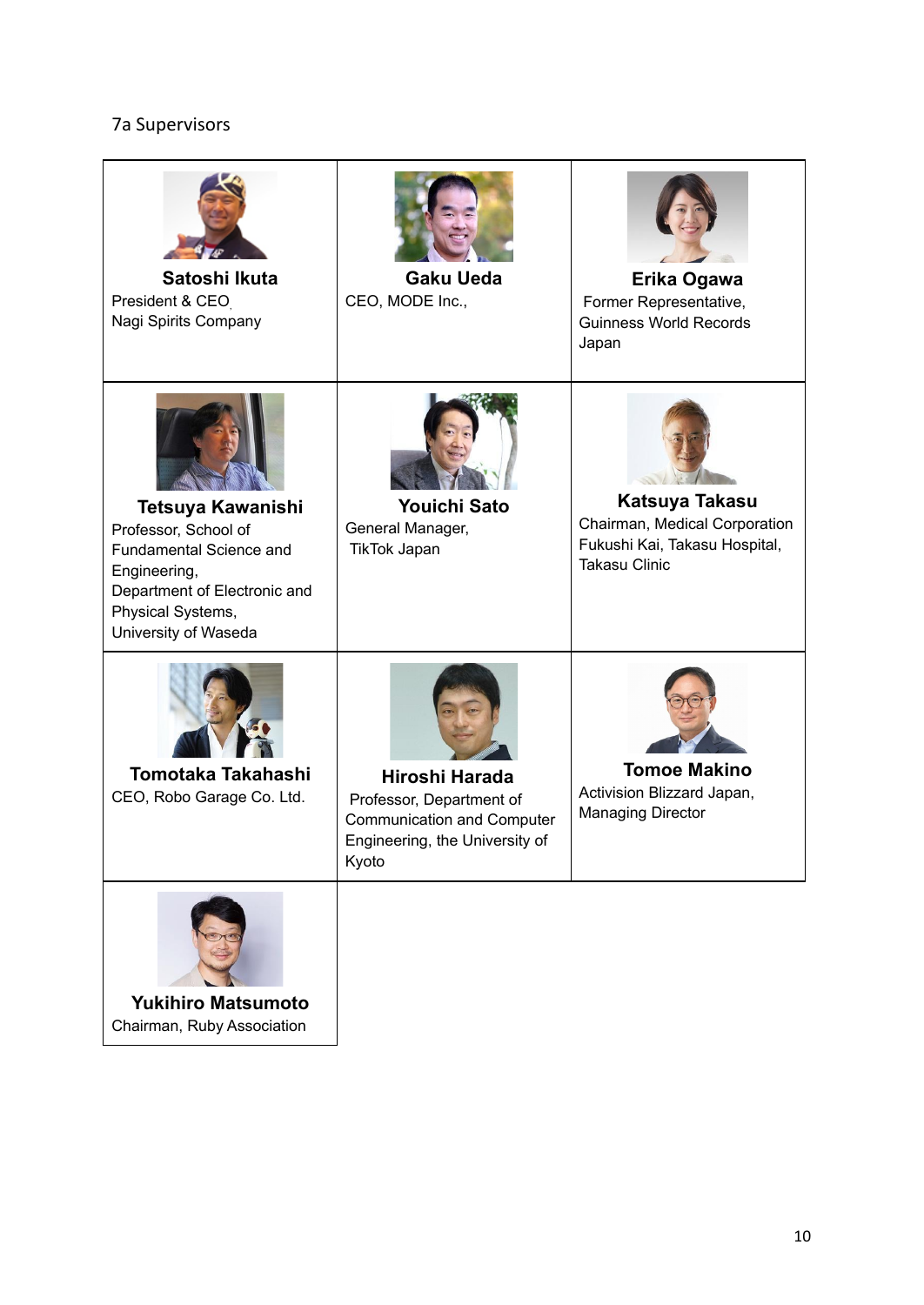### <span id="page-10-0"></span>7b Advisors

| <b>Adam D'Angelo</b>                                                                              | Joichi Ito                | Shinichi Nakasuka                                                                                    |
|---------------------------------------------------------------------------------------------------|---------------------------|------------------------------------------------------------------------------------------------------|
| Quora Founder and CEO,<br>Former Facebook CTO                                                     | <b>Venture Capitalist</b> | Professor of Aerospace<br>Engineering, Graduate School<br>of Engineering, The University<br>of Tokyo |
|                                                                                                   |                           |                                                                                                      |
| Hitoshi Tonomura                                                                                  | Takashi Miike             | Sputniko!                                                                                            |
| First Compass Group General<br>Partner, Scrum Ventures Advisor,<br>Former EvernoteJapan President | Filmmaker                 | Artist<br>Associate Professor, Tokyo<br>University of the Arts<br>Department of Design               |

### <span id="page-10-1"></span>8 Joining the INNO-Masters After Graduation

Upon being authorized for graduation, you will then be recognized as an INNO-β (official recognition from the Ministry of Internal Affairs and Communications as an unusual person) and will join the INNO-Masters.

The INNO-Masters are a group of individuals that receive global-scale support for their activities. It is an initiative to support the relentless INNO-β, those who continue to follow their remarkable "Ambitious Technical Goal" and dream of one day changing the world.

To provide global scale transmission support for INNO-β technology and information, support will be provided focused around professionally made videos, mass/social media transmission, international exhibitions, offers from organizations, and legal/financial/intellectual property rights support. In this era of a "new normal", INNO-βs will receive various kinds of support to promote global scale activities.

Once you are an INNO-β, you're an INNO-β for life.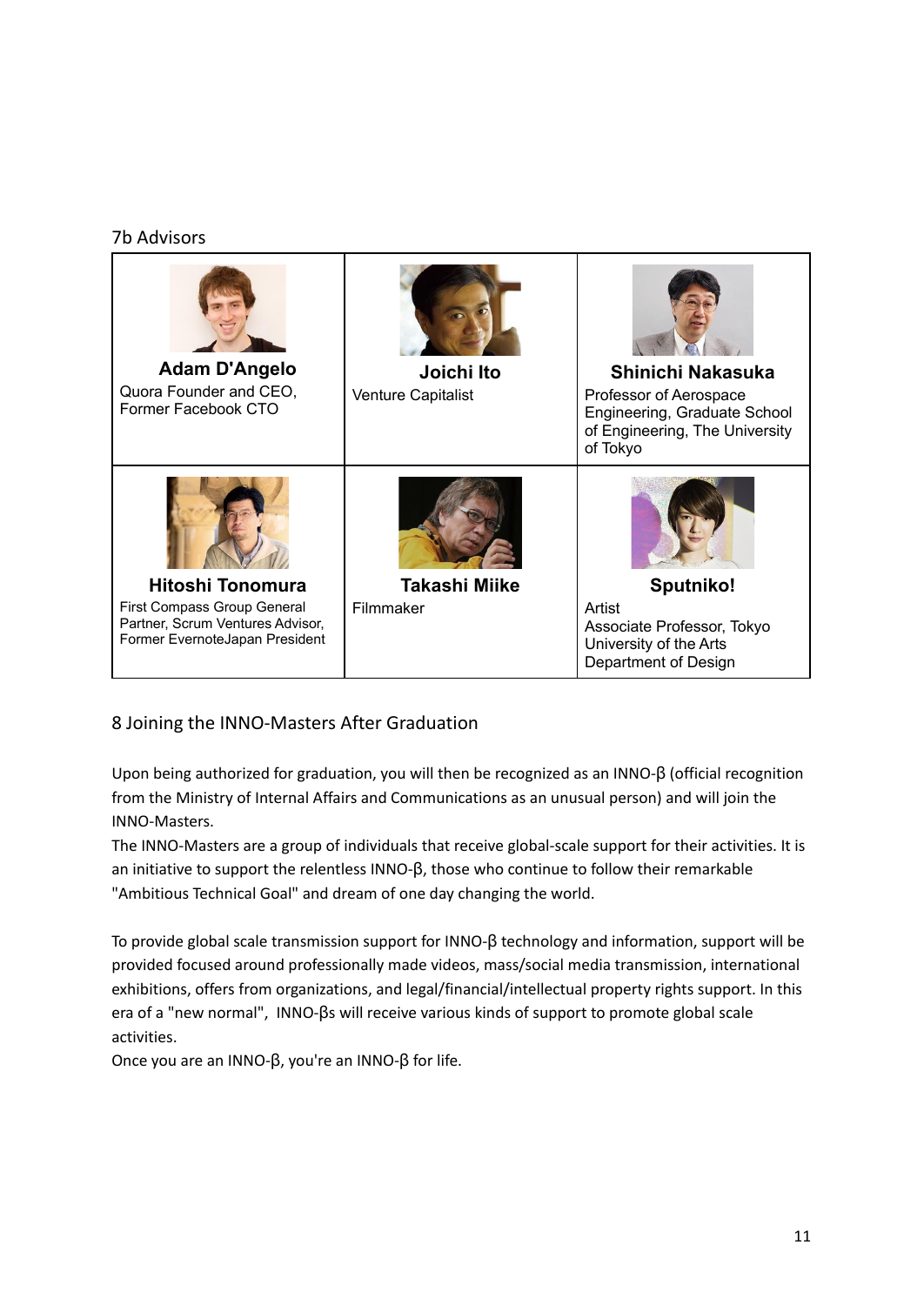### **Example of INNO-Masters Support**

| Global-scale transmission support                                  | Professionally made promotional videos<br>and mass and social media support. Let's<br>reach out to 1 million unique users together! |
|--------------------------------------------------------------------|-------------------------------------------------------------------------------------------------------------------------------------|
| International exhibition support                                   | Support with presenting at international<br>exhibitions; overseas cooperation from our<br>cooperative partners.                     |
| Professional support (intellectual property<br>rights and patents) | Support from legal, financial, and<br>intellectual property experts and<br>enterprises.                                             |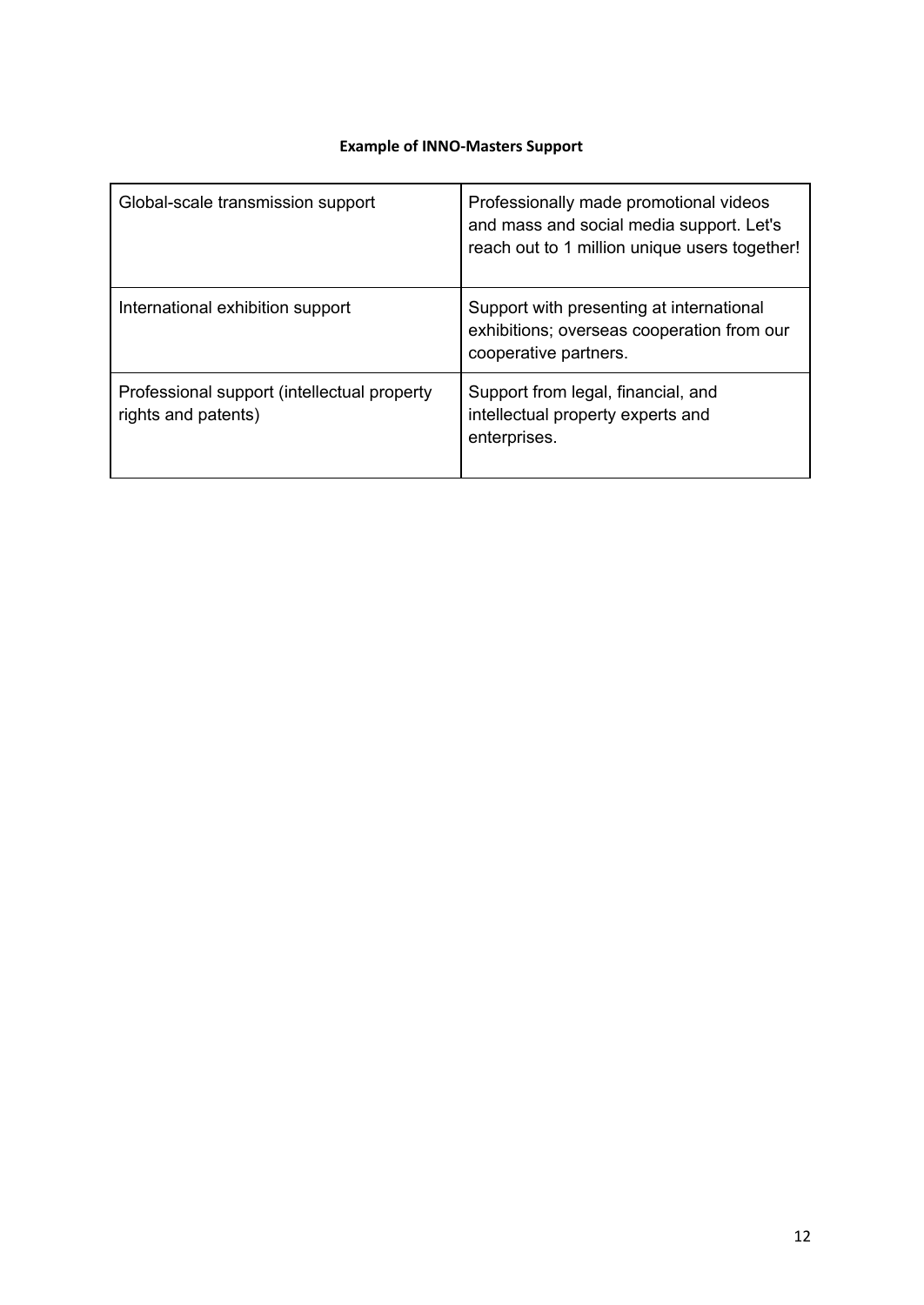# <span id="page-12-0"></span>Ⅲ "Generation Award" Category

# <span id="page-12-1"></span>1 Objective

### I. Generation Award

Call for your small ideas, techniques, and discoveries that have the potential to take a leap forward in unexpected ways as evaluated by our cooperative partners.

We are accepting applications in the ICT field for:

・A small but interesting idea that nobody has conceived before

・Cutting edge technologies, even without knowing the best way to utilize them

・Discoveries you wish to make reality

Please be sure to confirm section V: Matters of Attention before continuing with the application.

# <span id="page-12-2"></span>2 Applicant

・All ages. Those on Earth with a contact address (citizenship or residency will not be taken into account).

・In the case of self-application: Individuals or groups

・In the case of third party recommendations\*: A person or group who you know personally and wish to nominate on their behalf

\*For privacy reasons, the third party's identity will not be revealed to those who have been nominated by said third party

\*It is possible to simultaneously apply to both the Disruptive Challenge and the Generation Award.

# <span id="page-12-3"></span>3 Implementation Schedule

### All times given are in Japan Standard Time (JST)

| <b>Screening by our Cooperative Partners</b>                              | Late September-mid October 2022         |  |
|---------------------------------------------------------------------------|-----------------------------------------|--|
| <b>Notification of Nomination</b>                                         | Late October 2022 (scheduled)           |  |
| <b>Award Ceremony and Matching Event</b><br>with our Cooperative Partners | Late Mid-Late November 2022 (scheduled) |  |

\*All scheduled dates are subject to change. Please check the official website for further details.

### <span id="page-12-4"></span>4 Award

The nominees for the Generation Award will be selected from the submitted proposals. Recipients of the Generation Award will be selected from these nominees. In addition, corporate prizes may be awarded to any proposal that the cooperative partners wish to support.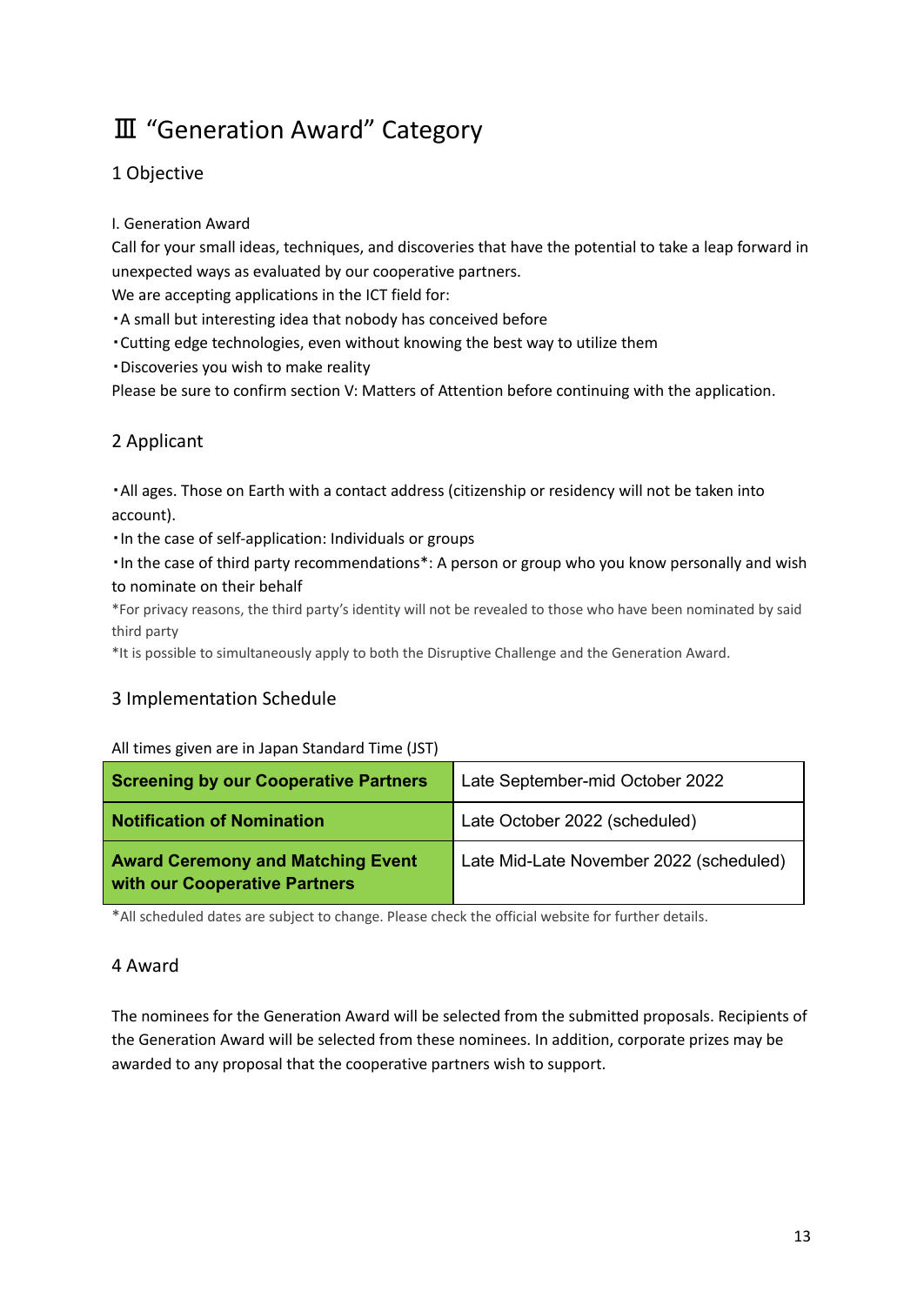### **Category Awards**

Awards will be provided for the ideas/technologies/inventions that supersede the "five senses of animals" or the "four dimensions of space and time".

Examples of these unorthodox awards are as follows:

"Isn't this awesome!?", "Check out my discovery!", "I made this!", "Unexpected, isn't it?", "Super convenient!", "Dishing out the flavor", "Conveying a fresh, new way to see!", "Conveying a fresh, new way to hear!", "Bringing in the fun!", "Sending a message through smell!", "Sending a message through emotions!", "I made it this small/light!", "Opening up the new era into space!", "Truly connecting with anyone, anywhere, at any time while remaining safe and properly distanced," etc.

We eagerly await your unbound, unconventional ideas!

Those who are selected for a category award will also be awarded an additional ¥200,000 (two hundred thousand Japanese Yen) as a congratulatory gift. Furthermore, those selected for corporate prizes may also be awarded a personal congratulatory gift.

### <span id="page-13-0"></span>5 Application Details

To apply, please use the form accessible from the official website. Please ensure that you provide all the following information:

・Proposal title (up to 100 characters)

・Summary of the proposal (up to 1200 characters if written, videos, products, etc.)

・Supplementary documentation, prototypes, and other supporting materials may be submitted as part of your application (optional).

\* Supplementary documentation, prototypes, and other supporting documents can be submitted as part of the application either by attaching such material to the online application form or by mail to the executing agency of the program. Additional materials will not be accepted through in-person delivery to the executing agency.

\* Items delivered by post will be accepted provided they have been postmarked prior to the deadline or are marked as having been received by the courier prior to the deadline. Please note, as a general rule, submitted documents will not be returned.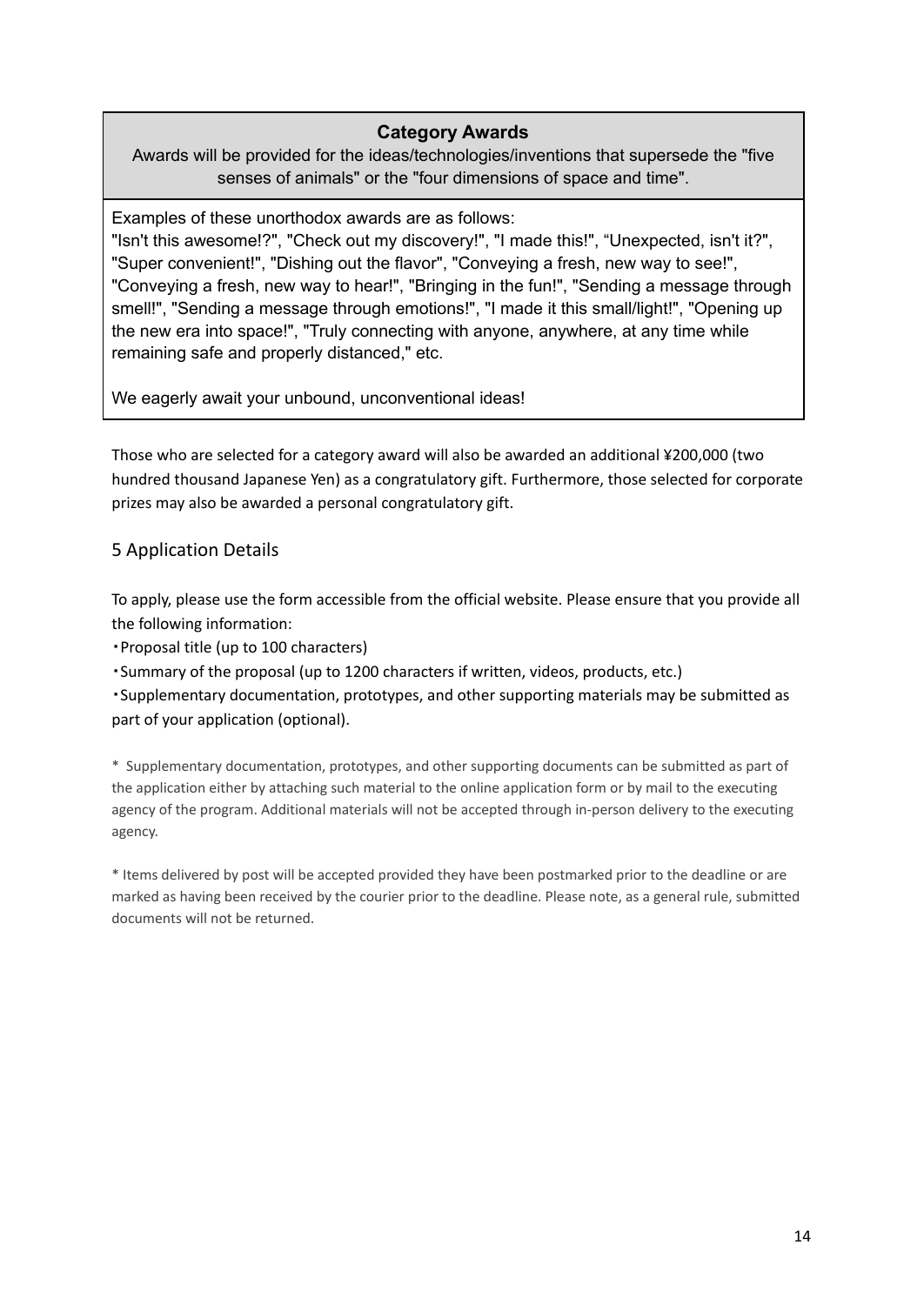### <span id="page-14-0"></span>6 Applying via Social Media

You may send your application via Facebook, Instagram, and Twitter. For applications using Social Media, please do so via the following URLs:

### **Facebook** Please apply through Facebook Messenger. <https://www.facebook.com/innovationprojecten/>

#### **Instagram**

Please follow the following account and apply via Direct Message. [https://www.instagram.com/innovation\\_project\\_en/](https://www.instagram.com/innovation_project_en/)

#### **Twitter**

Please follow the following account and apply via Direct Message. [https://twitter.com/Inno\\_project\\_en](https://twitter.com/Inno_project_en)

### <span id="page-14-1"></span>7 Matching with our Cooperative Partners

In the event that our cooperative partners discover a matching proposal during the Generation Award screening process, their requests will be notified to the executing agency following the screening process. Following this process, the executing agency will contact the applicant, and if the applicant so desires, matching between the company and the applicant will be arranged.

### <span id="page-14-2"></span>8 Selection and Announcement of Results

Following the confirmation of the format by the executing agency, the screening shall be implemented by our INNO-vation Program Cooperative Partners. The evaluation will be based solely on the contents of the proposal (gender, age, background, and accomplishments will not be considered). Method of application (Application form or through social media) will also have no impact on evaluation.

The name, residing prefecture (or residence), and proposal title of the nominees and award winners shall be announced via the official website following the screening process.

Any applicants who have not passed the screening process shall not be notified.





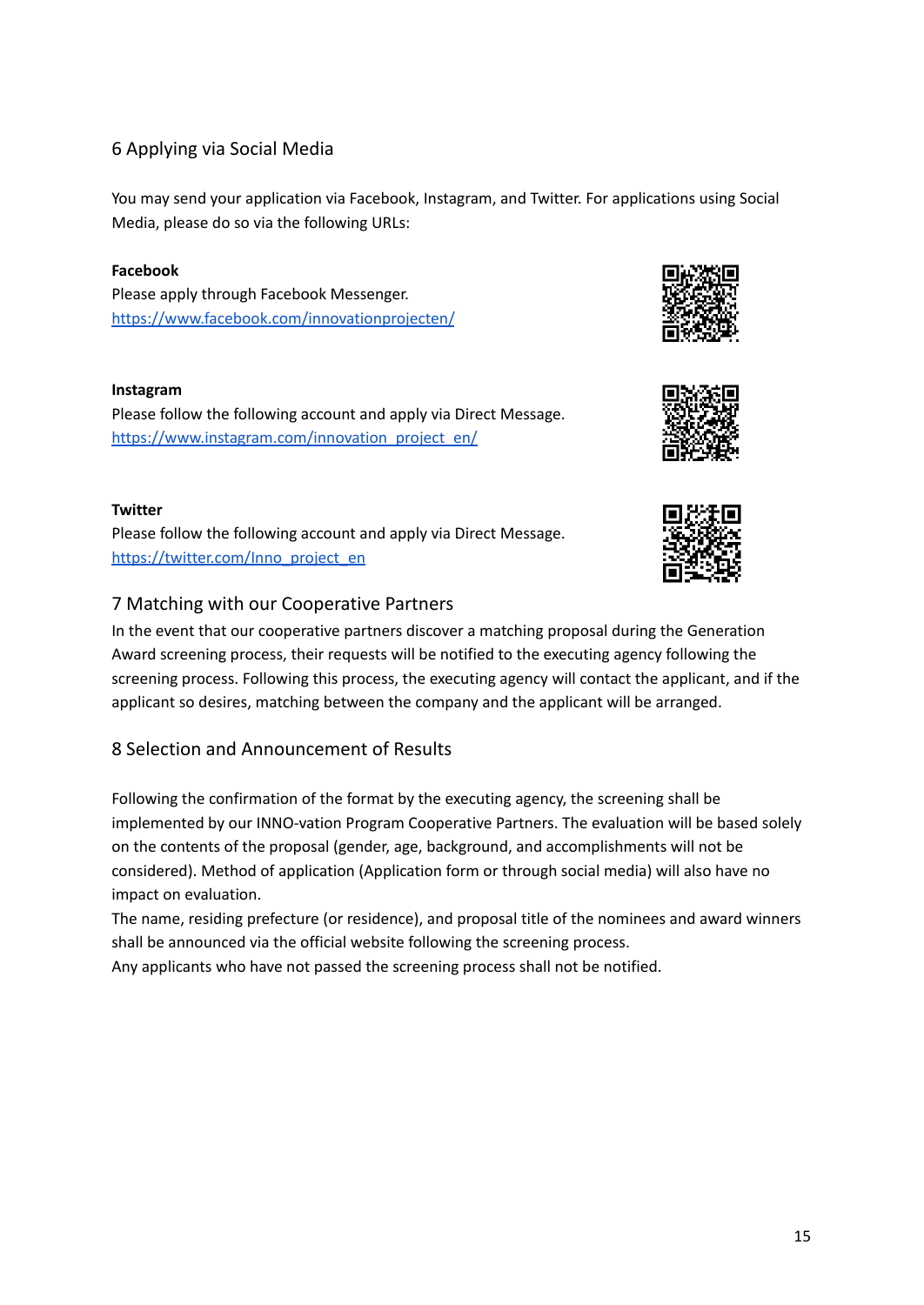# <span id="page-15-0"></span>Ⅳ Handling of Personal Information

"Personal Information" refers to addresses, names, telephone numbers, email addresses, or any other information that can be identified as a specific individual (or easily compared with other information to identify an individual).

Any personal information received and handled at the time of the application will be handled in accordance with the "Personal Information Protection Policy" of KADOKAWA ASCII Research Laboratories, Inc.

# <span id="page-15-1"></span>(1) Purpose and use of submitted personal information.

a. For notification of passing and selection into the program.

b. For confirmation of inquiries and subsequent communication.

c. For contact in any events related to this program.

<span id="page-15-2"></span>(2) Management of personal information provided at the time of application.

a. Strict security measures will be implemented in order to prevent any unauthorized access, loss, leaks, tampering, etc. of information.

b. At the time of inputting any personal information, data encryption technology is used in order to protect this information during communication.

c. Personal information acquired by the executing agency throughout the application will not be used for any other purpose without prior consent unless required by law.

# <span id="page-15-3"></span>Inquiries about personal information handling; complaints/consultation desk

For matters related to the disclosure, correction, suspension of use, etc. of personal information, please contact the following:

Company name: KADOKAWA ASCII Research Laboratories, Inc.

Address: 2F, KS Building, 1-17-8 Nishikata, Bunkyo-ku, Tokyo 113-0024, Japan

Telephone: +81(0)3-5840-7800 (Japan), FAX: +81(0)3-5840-7812

Email Address: info[at]lab-kadokawa.com (Please replace [at] with @)

The person in charge of personal information: Eiji Yoshikawa

The "Personal Information Protection Policy" of the executing agency is disclosed below: URL: <https://www.lab-kadokawa.com/privacy/en/>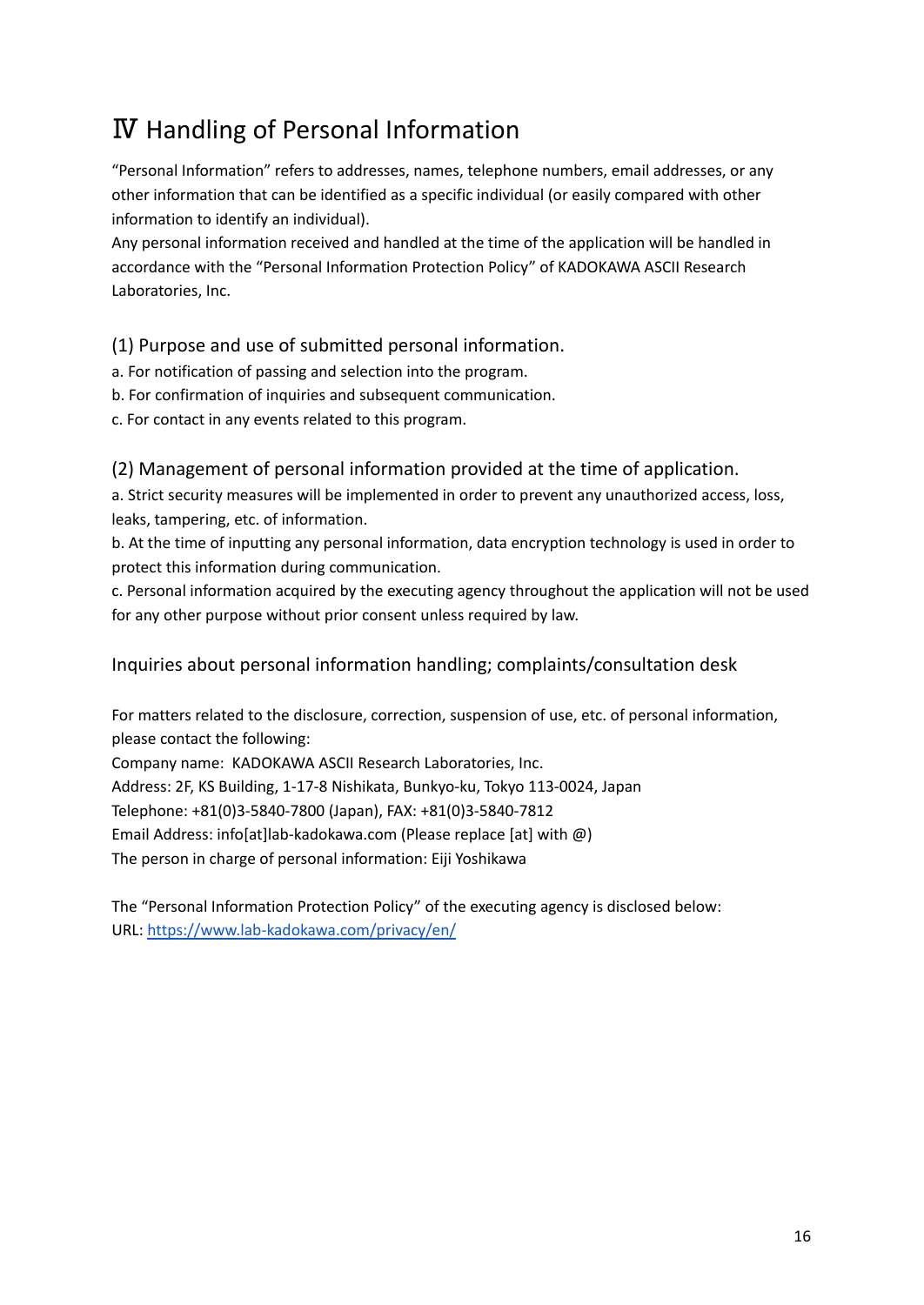# <span id="page-16-0"></span>V Matters of Attention (Please Read)

# <span id="page-16-1"></span>1. Regarding the Handling of Contracts and Intellectual Property Rights

The handling of contracts and intellectual property rights within the INNO-vation program is as written below.

### <span id="page-16-2"></span>**Disruptive Challenge**

To successfully apply for the Disruptive Challenge, applicants must meet the following requirements.

### 1. Time of Application

a. According to Security Export Control\*, in order to handle technology leaks overseas, there must be no concerns with the following points:

・The applicant is not on the Ministry of Economy, Trade, and Industry (METI) End User List.

・The applicant is in agreement with the multilateral export control regime.

・The applicant can conduct activities in accordance with Security Export Control's Sensitive Technology Guidance.

・The applicant must behave in a just and ethical manner, be credible in society, and must not oppose market economy rules or have compromised freedom.

### *(Reference)*

Security Export Control Management (part of the multilateral export control regime) <https://www.meti.go.jp/policy/anpo/link.html> METI Overseas Trade Control End User List [https://www.meti.go.jp/policy/anpo/2\\_0514.pdf](https://www.meti.go.jp/policy/anpo/2_0514.pdf) Security Export Control's Sensitive Technology Guidance [https://www.meti.go.jp/policy/anpo/law\\_document/tutatu/t07sonota/t07sonota\\_jishukanri](https://www.meti.go.jp/policy/anpo/law_document/tutatu/t07sonota/t07sonota_jishukanri03.pdf) [03.pdf](https://www.meti.go.jp/policy/anpo/law_document/tutatu/t07sonota/t07sonota_jishukanri03.pdf)

b. The applicant must not be a member of any criminal organization or take part in activities with criminal organizations.

c. If the applicant who has passed the screening committee is a minor (under 20 years old), he/she must fulfill a contract with their legal guardian. If an arrangement is required with the legal guardian for obtaining such consent, the executing agency of this program will provide support.

\*The Security Export Control refers to regulations concerning weapons, military-grade equipment, technology, and/or intellectual property rights that may be used by nations or terrorists to cause harm to the national security of Japan.

If the executing agency determines that an application does not fit the requirements needed to fulfill a contract, the challenge may not be accepted, regardless of evaluation.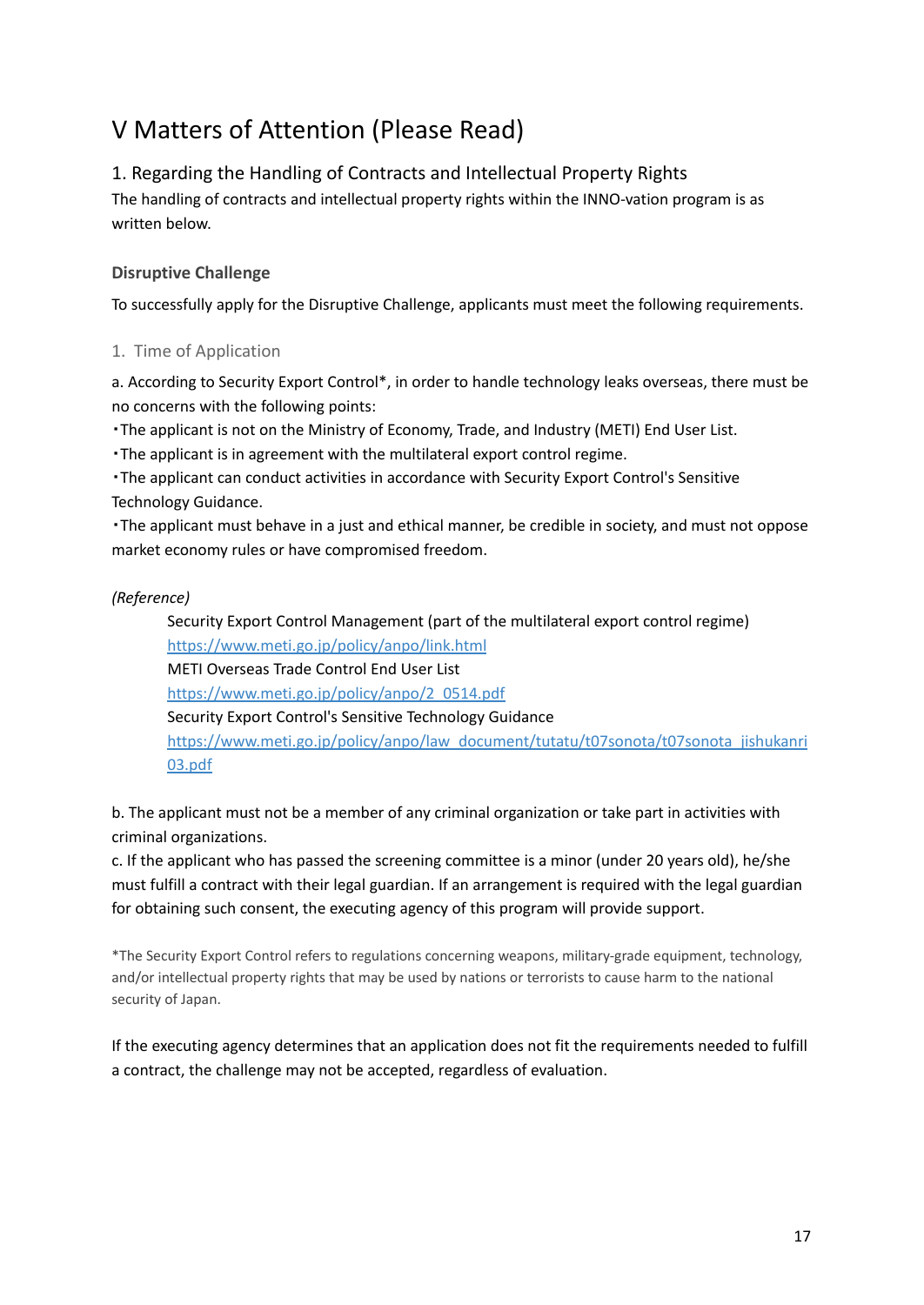### 2. After Being Selected as a Challenger

- a. If an applicant is selected as a Challenger, each Challenger will work with the executing agency to manage confidentiality and intellectual property and enter into a Disruptive Challenge contract which will specify the various necessary rules and regulations.
- b. Japanese law must be obeyed. Patents and intellectual property rights born of this program will be based on each section's individual contract, and in accordance with the Industrial Technology Enhancement Act Article 17 (the Japanese equivalent of the Bayh-Dole Act), rights for inventions or discoveries will belong to the inventor. Furthermore, it is important to note that even if the applicant(s) that pass the screening process are currently affiliated with an organization or institution, the deliverables shall not become the property of said organization or institution. The Industrial Technology Enhancement Act Article 17 (the Japanese equivalent of the Bayh-Dole Act) shall not apply to those without Japanese residency or citizenship.
- c. As stated in subsection b, because the intellectual property rights belong to the Challenger, please consult with the executing agency as soon as possible to discuss gaining possession of said intellectual property rights. The executing agency's patent attorney will provide support with the procedures.
- d. If the achievements made in this program are discovered to be in relation to weapons of mass destruction (WMD) or if the developer is discovered to be a part of any terrorist organization in accordance with the Foreign Exchange and Foreign Trade Act, support may be canceled and appropriate measures may be taken.
- e. Concerning the aforementioned intellectual property rights, the applicant holds a responsibility to attain prior approval when transferring or implementing property rights and bears a responsibility to file the proper reports with regard to applications, implementation, registration, abandonment, etc.

### <span id="page-17-0"></span>**Generation Award**

To successfully apply for the Generation Award, applicants must meet the following requirements.

### 1. Time of Application

- a. According to Security Export Control\*, in order to handle technology leaks overseas, there must be no concerns with the following points:
	- ・The applicant is not on the Ministry of Economy, Trade, and Industry (METI) End User List.
	- ・The applicant is in agreement with the multilateral export control regime.

・The applicant can conduct activities in accordance with Security Export Control's Sensitive Technology Guidance.

・The applicant must behave in a just and ethical manner, be credible in society, and must not oppose market economy rules or have compromised freedom.

### *(Reference)*

Security Export Contro Management (part of the multilateral export control regime) <https://www.meti.go.jp/policy/anpo/link.html>

METI Overseas Trade Control End User List

[https://www.meti.go.jp/policy/anpo/2\\_0514.pdf](https://www.meti.go.jp/policy/anpo/2_0514.pdf)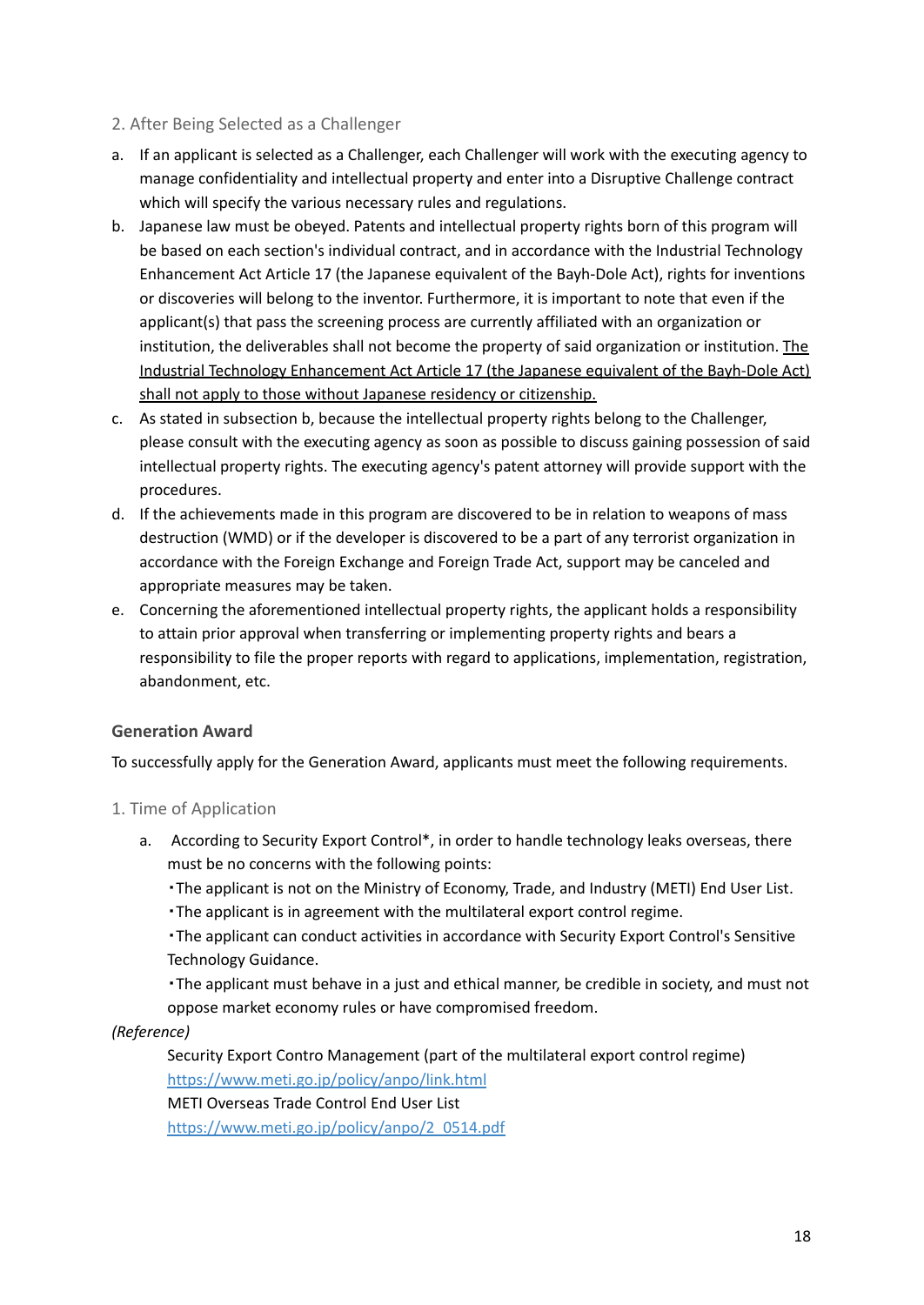#### Security Export Control's Sensitive Technology Guidance

[https://www.meti.go.jp/policy/anpo/law\\_document/tutatu/t07sonota/t07sonota\\_jishukanri](https://www.meti.go.jp/policy/anpo/law_document/tutatu/t07sonota/t07sonota_jishukanri03.pdf) [03.pdf](https://www.meti.go.jp/policy/anpo/law_document/tutatu/t07sonota/t07sonota_jishukanri03.pdf)

- b. The applicant must not be the developer of any weapon of mass destruction (WMD) or a member of a terrorist organization. Applicants must take proper precautions not to develop anything that could be converted for military use, in accordance with the Foreign Exchange and Foreign Trade Act.
- c. The applicant must not be a member of any criminal organization or take part in activities with criminal organizations.
- d. So those cooperating businesses may fully provide support, all patents and intellectual property are designated to belong to the developer.
- e. Since the application contents are to be disclosed to our cooperative partners, it is strongly recommended to not apply in the event that the applicant wishes to keep their contents confidential.

\*The Security Export Control refers to regulations concerning weapons, military-grade equipment, technology, and/or intellectual property rights that may be used by nations or terrorists to cause harm to the national security of Japan.

### 2. After Application

- a. Awarded proposals will be revoked if discovered to not be in compliance with the Foreign Exchange and Foreign Trade Act.
- b. If the applicant who has passed the screening committee is a minor (under 20 years old), he/she must fulfill a contract with their legal guardian. If an arrangement is required with the legal guardian for obtaining such consent, the executing agency of this program will provide support.

# <span id="page-18-0"></span>2. Confidentiality

Applicants in all sections of the INNO-vation Program must be aware of responsibilities regarding confidentiality.

### <span id="page-18-1"></span>**Disruptive Challenge**

### 1. Confidentiality of Proposal Contents until Passing the Evaluation Process

With the exception of the information contained in Section III-8: Announcement of the Screening Process and Results, no information relating to the ideas submitted in applications, including information relating to the assessment of said ideas, will be disclosed under any circumstances.

### 2. Confidentiality Obligations of Applicants Passing the Evaluation Process

Applicants passing the screening process are forbidden to disclose or leak any information to any third party or use the information for any purpose other than the program itself with regard to any confidential information, e.g., corporate information, which the applicants may come to learn through this program.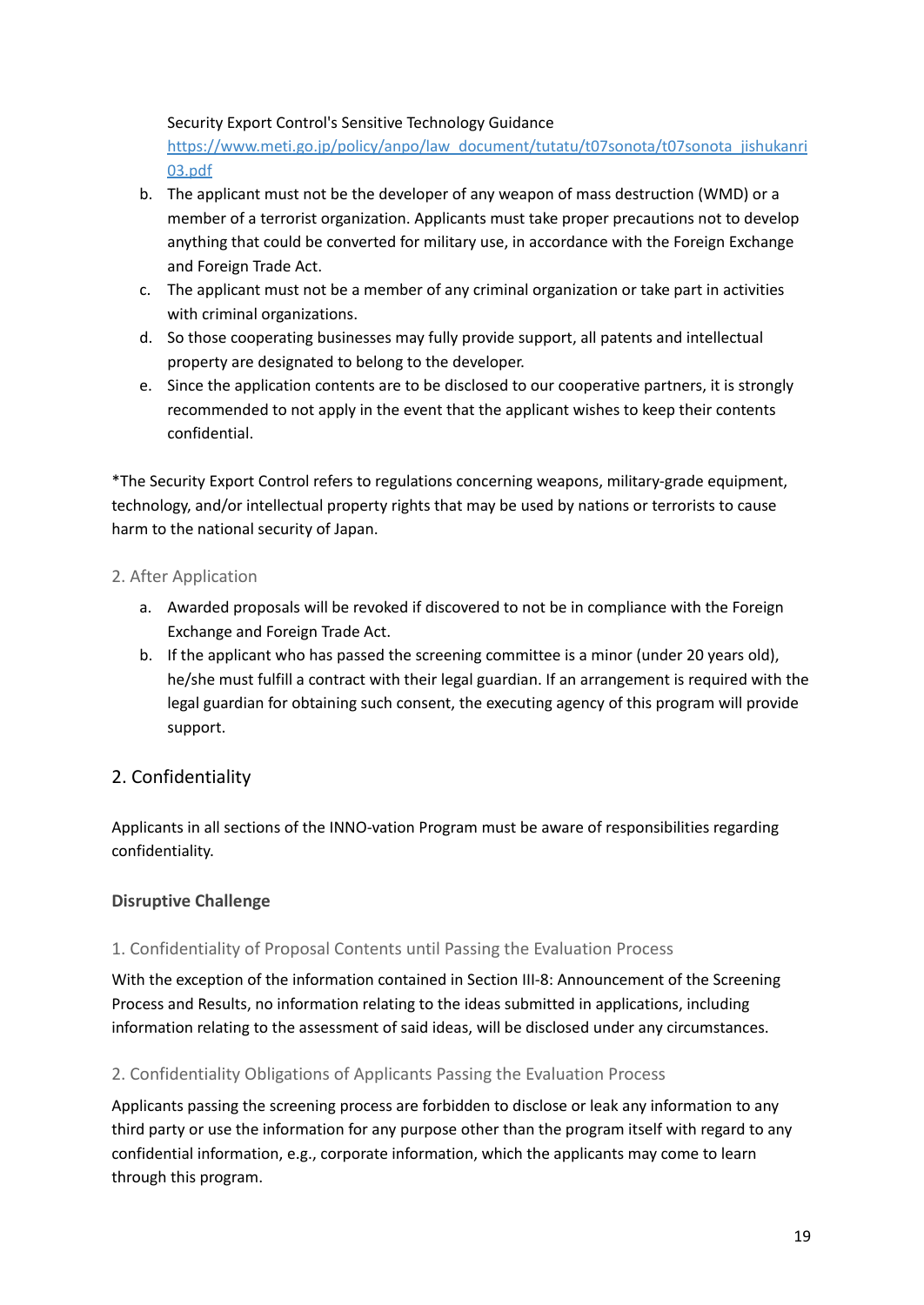### <span id="page-19-0"></span>**Generation Award**

### 1. Confidentiality of Proposal Contents until Selection of the Generation Award

Excluding details outlined in "Ⅲ 8 Selection and Announcement of Results", we will not disclose any information regarding the proposals, including evaluation-related information.

### 2. Confidentiality Requirements for those who Pass the Screening Process

Under no circumstances are successful applicants allowed to disclose or leak any confidential information obtained through this program, nor are they allowed to use this gathered information for any reason other than this program.

# <span id="page-19-1"></span>3. Regarding the Protection of Human Rights and Compliance with Laws and Regulations

Upon application into the INNO-vation Program, the applying party's agreement, and cooperation must be given toward the handling of personal information, bioethics, and general safety. There may be additional legal procedures necessary, including procedures involving domestic and foreign ethics committees. In these instances, please promptly consult with the executing agency and comply with applicable procedures. In the event that any activities or implementation will be conducted in or with an organization outside of Japan, please confirm the laws and regulations of the respective country prior to any activity. Please consult with the executing agency's attorney to resolve any unclear items. Particularly with life science research, laws, and regulations may have been amended amongst various ministries, so please make sure to confirm the latest version of the law. If any activities are found not to be in compliance with any law or regulation, the selection results may be invalidated. Please refer to the bioethical and safety security measures as set forth by the Ministry of Education, Culture, Sports, Science, and Technology (MEXT) at the website below.

● LifeSciences Plaza, "Ethics and Safety Initiatives".

<https://www.lifescience.mext.go.jp/bioethics/index.html> (Japanese only)

If the applicant's proposal requires consent/cooperation of other parties, it is important to ensure that appropriate measures for the protection of human rights are taken, i.e., do not engage in unethical behaviors.

# <span id="page-19-2"></span>4. Requirements for Passing Selection in Each Department

The essential conditions for passing the selection of each department are as follows.

### General Matters

・ If an interview is to be scheduled after the screening process or after receiving an award, the applicants must be able to attend. In such cases, the transportation costs shall be covered by the executing agency of this program.

・If an interview is to be scheduled as part of the screening processes of each department, the applicants must be willing to attend meetings related to this program.

・If an applicant is affiliated with an organization, such as a corporation, written consent from the affiliated organization must be submitted after passing the screening committee or receiving an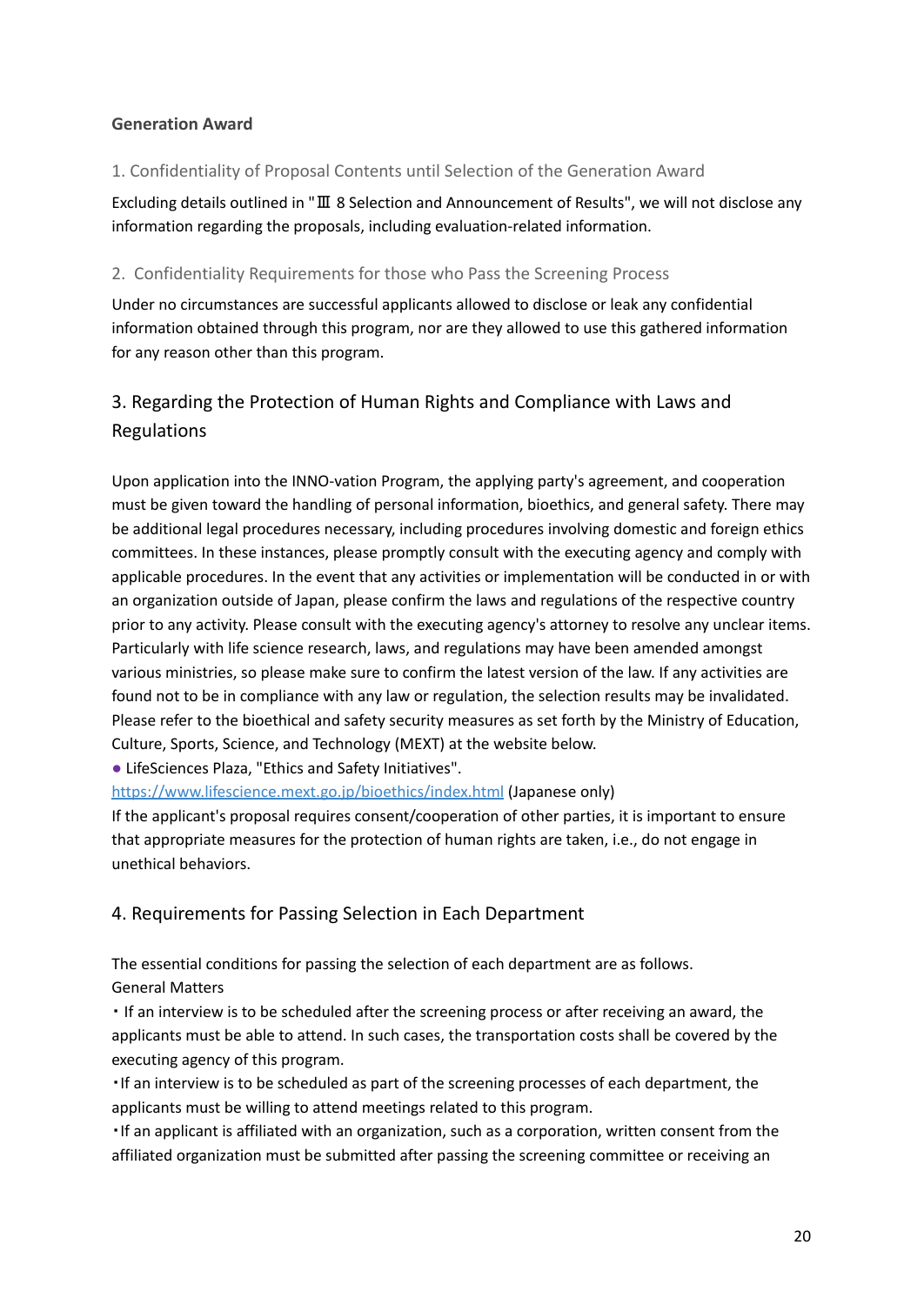award. If an arrangement is required with the affiliated organization for the submission of a document of consent, the executing agency of this program will provide support. ・In the event you are selected as a nominee, challenger, or award winner, you agree to your name (or nickname), residing location, and proposal title being announced on the official website.

### **Disruptive Challenge**

・ Applicants must be the originators of the technical proposal and must be the person who intends to achieve the resolution of the proposal independently. If the proposal is to be implemented within a group, the roles and responsibilities must not overlap.

・Applicants must be able to take all necessary steps towards the achievement of their target goals throughout the entire period of the challenge.

### **Generation Award**

・ Must be the originator or the originating group of the proposal.

・Rights regarding the application contents (including additional reference materials) shall be managed as they belong to the applicant or originator. However, due to the possibility of our cooperative partners considering and/or researching similar ideas, technologies, or proposals, if the applicant prefers their content to be absolutely confidential it is recommended to avoid applying.

### <span id="page-20-0"></span>5. Points to Note Regarding Selection, etc.

### **General Matters**

### 1. Regarding the Originality of the Contents of the Application

For the entire period of this program, it is strictly forbidden to plagiarize or infringe upon the ideas or intellectual property of third parties. Applicants must be aware, from the beginning of the application process, of the need to be duly vigilant with regard to any plagiarism and infringement of the ideas and intellectual property of third parties.

### 2. Handling of Malpractice

"Malpractice", as defined by this program, refers to any and all acts that infringe upon general laws and regulations. For example, using goods supplied for the purpose of the technical proposal for any other purpose than the stated technical proposal would constitute malpractice.

This program forms part of the competitive research funding system operated by the Ministry of Internal Affairs and Communications of Japan. Measures for dealing with malpractice are disclosed in the "Policy regarding the Appropriate Implementation of Competitive Research Funding". Applicants must read and understand this policy prior to submitting any application.

[Reference] Policy regarding the Appropriate Implementation of Competitive Research Funding [https://www8.cao.go.jp/cstp/compefund/shishin\\_r3\\_1217.pdf](https://www8.cao.go.jp/cstp/compefund/shishin_r3_1217.pdf)

### 3. Obligation to Participate in Follow-up Inquiries

In order to continuously improve the program for the future, we shall implement inquiries on the status and situation of the applicants who have passed the screening process (at the point of the